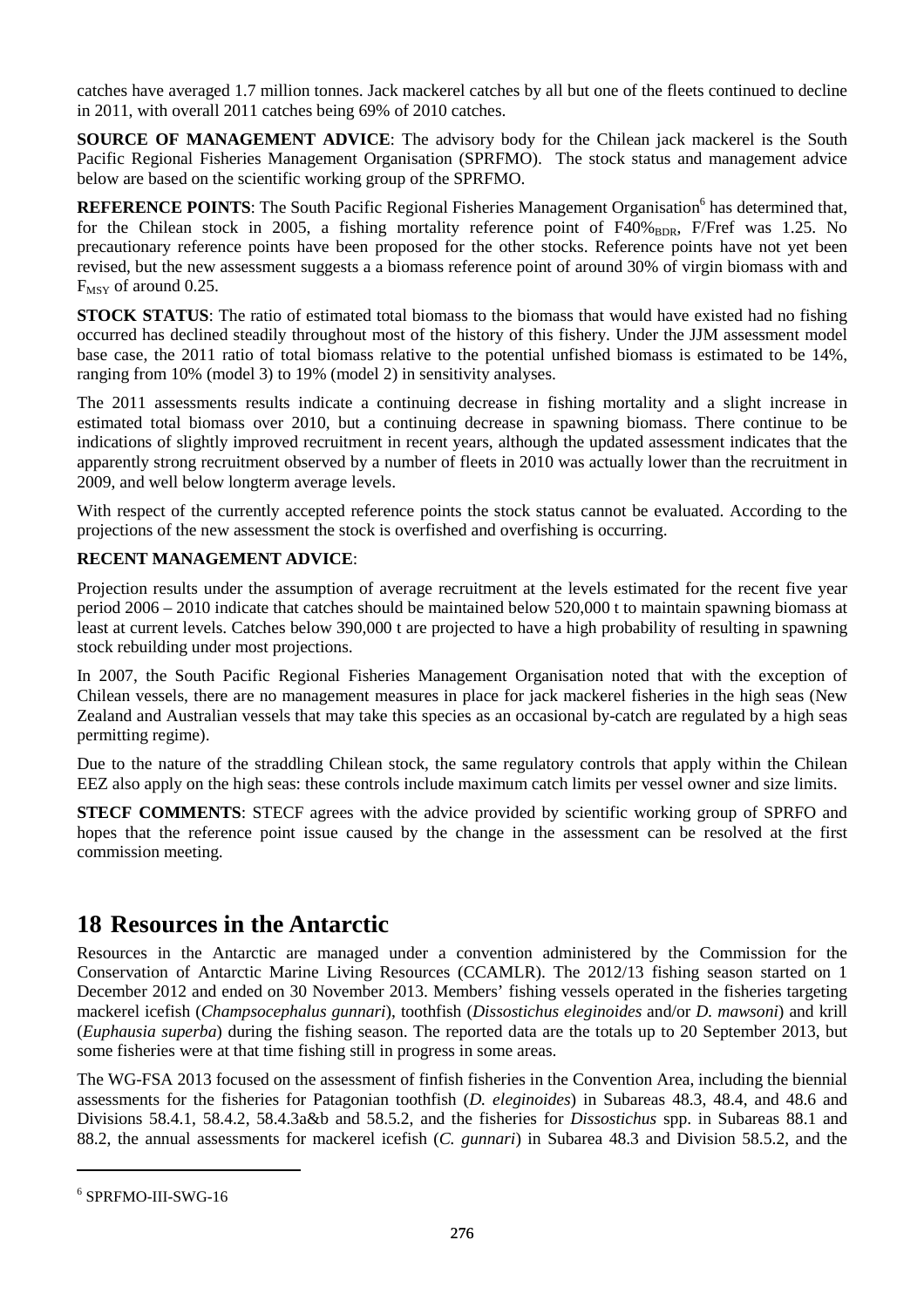development of advice on precautionary catch limits and other issues relevant to management of CCAMLR fisheries. The Fishery Reports will be made available on the CCAMLR website by 20 February 2014.

# **18.1 Toothfish (***Dissostichus* **spp.)**

The reported total catch of toothfish (Dissostichus spp.) for the fishing season 2012/13 to 20 September was 12,565 tonnes.

### *18.1.1 Patagonian tootfish (Dissostichus eleginoides) in Subarea 48.3, South Georgia*

**FISHERIES:** Longline fishing for Patagonian toothfish (*Dissostichus eleginoides*) in Subarea 48.3 began in the late 1980s and expanded rapidly during the 1990s. Annual catches are in generally in the range of 3,000 to 5,000 tonnes, with a peak in 2002/03 at 7,500 tonnes. In the mid to late 1990s there was significant illegal fishing, exceeding the catch of the legal fishery in some years. In 2004, the Commission agreed to subdivide Subarea 48.3 into one area containing the South Georgia–Shag Rocks (SGSR) stock and other areas, to the north and west, that do not include the SGSR stock. Within the SGSR area, the Commission defined three Management Areas (A, B and C) (CM 41-02/A).

The fishery in 2012/13 for *D. eleginoides* in Subarea 48.3 operated in accordance with CM 41-02 and associated measures, with a catch limit of 2,600 tonnes. Six vessels, using longlines, reported a total catch of 2,098 tonnes up to 20 September 2013. There has been no significant IUU catch since the 2000/01 season.

**SCOURCE OF MANAGEMENT ADVICE:** The main management advisory body is CCAMLR. A preliminary assessment based on an integrated assessment (CASAL) was used with catch-at-length, CPUE, tagging and survey abundance data. The assessment results were consistent with those of 2011. The 2-fleet model estimated  $B_0$  at 87,665 tonnes, with the spawning stock biomass status in 2013 at 0.52 of  $B_0$ . The average recruitment and CV from 1992 to 2006 were used for the stock projections with a lognormal empirical randomisation method of recruitment. Cetacean depredation on longlines was estimated in 2011/12 and 2012/13 to be 4.2% and 5.4% respectively. The stock assessment was based on estimates of total removals that were determined from the reported catches adjusted by the depredation correction factor. The precautionary catch limit was set at 2,400 tonnes.

**REFERENCE POINTS:**  $SSB_{t+35 \text{years}} \ge 50\%$   $SSB_0$ ; probability of SSB dropping below 20% of  $SSB_0 \le 0.1$ .

**STOCK STATUS:** There is genetic separation between Subarea 48.3 and the Patagonian Shelf (FAO Area 41). The SGSR stock, occurring within management areas A, B and C is genetically separate from fish taken in the extreme north and west of Subarea 48.3. All assessments consider only the SGSR stock. The stock in Subarea 48.3 is considered fully exploited.

**RECENT MANAGEMENT ADVICE:** The catch limit for *D. eleginoides* in Subarea 48.3 was set at 2,400 tonnes for 2013/14 and 2014/15, subdivided for the Management Areas: 0 tonnes in A, 720 tonnes in B and 1,680 tonnes in C, in each season. By-catch limits and move-on rules are included in the annual conservation measure established for this fishery (CM 41-02).

**STECF COMMENTS: STECF has no comments.** 

### *18.1.2 Patagonian toothfish (Dissostichus eleginoides) in Subarea 48.4, South Sandwich Islands*

The assessment and management of *Dissostichus* spp. fisheries in Subarea 48.4 has always been based on separate assessments for the northern and southern management area, in which the assessment for the Northern Area was carried out for *D. eleginoides*, using CASAL, whilst for the Southern Area a Petersen biomass estimate was calculated for *D. eleginoides* and *D. mawsoni* combined. In 2012 it was decided that speciesspecific assessments should be developed for the subarea to provide more appropriate assessments and management of the fisheries.

**FISHERIES:** The fishery for *Dissostichus eleginoides* in Subarea 48.4 was initiated as a new fishery in 1992/93 following notifications from Chile and the USA, and the adoption of CM 44/XI, which set a precautionary catch limit for *D. eleginoides* of 240 tonnes for that season. Subsequently, the USA withdrew from the fishery and the Chilean longline vessel abandoned fishing after one week due to poor catches. In addition, a Bulgarian-flagged longliner fished in November and December 1992 and reported a catch of 39 tonnes of *D. eleginoides*. Haul-by-haul data from the Chilean and Bulgarian vessels were submitted to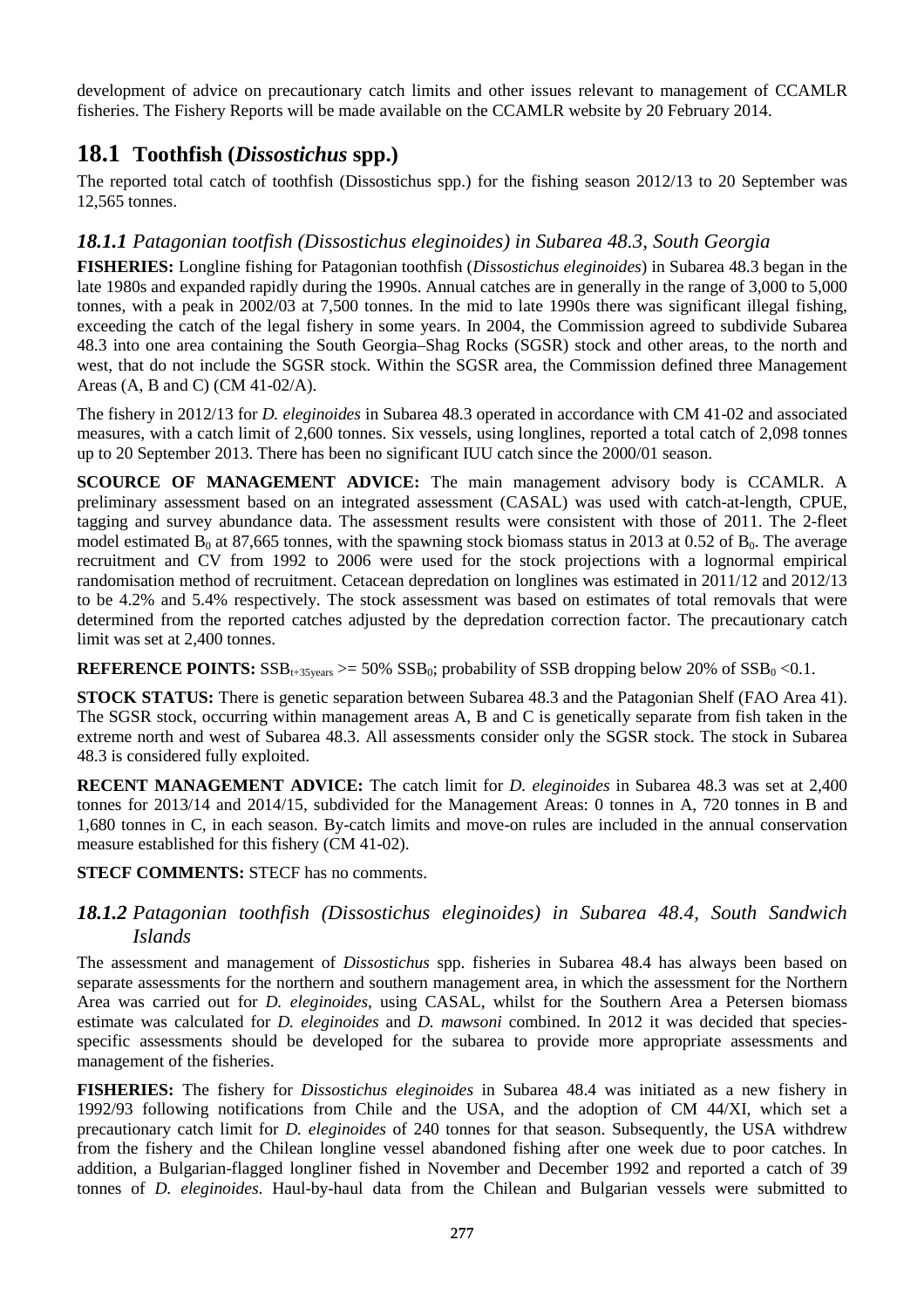CCAMLR and on basis of these data the Commission adopted a precautionary catch limit for *D. eleginoides* of 28 tonnes per season. In addition, targeting of *D. mawsoni* was prohibited, other than for scientific research purposes. These limits remained in force until 2004. In 2004/05, the UK conducted a pilot tagging program using a fishing vessel. This tagging program was carried forward till 2007/08. The experiment resulted in a CASAL assessment of toothfish in the northern part of Subarea 48.4 in 2009. In 2008, the Commission agreed to a continuation of the tagging experiment initiated in 2004/05 and to dividing Subarea 48.4 into a northern area (Subarea 48.4 North) and a southern area (Subarea 48.4 South), with a directed longline fishery on *D. eleginoides* in Subarea 48.4 North and *Dissostichus* spp. in Subarea 48.4 South. The fishery for *Dissostichus* spp. in Subarea 48.4 in 2012/13 operated in accordance with CM 41-03 and associated measures. The catch limit for *D. eleginoides* in the Northern Area was 63 tonnes and in the Southern Area 52 tonnes. Two vessels using longlines in the Northern Area reported a total reported catch of 62 tonnes, after which the management area was closed on 4 April 2013. The total reported catch up in the Southern Area to 20 September 2013 was 50 tonnes.

**SCOURCE OF MANAGEMENT ADVICE:** The main management advisory body is CCAMLR. A preliminary age based CASAL assessment for *D. eleginoides* was performed and incorporated catch-at-length data from 2004/05 to 2012/13, with the exception of catch-at-age data of 2008/09.

**REFERENCE POINTS:**  $SSB_{t+35 \text{years}} \ge 50\%$   $SSB_0$ ; probability of SSB dropping below 20% of  $SSB_0 \le 0.1$ .

**STOCK STATUS:** *D. eleginoides* biomass was estimated using CASAL with 1,600 tonnes and the Petersen method with 1,400 tonnes. The resulting long-term catch that satisfied the CCAMLR harvest control rules was 45 tonnes.

**RECENT MANAGEMENT ADVICE:** The area open to fishing are defined as that portion of Statistical Subarea 48.4 that lies within the area bounded by latitudes 55°30'S and 57°20'S and by longitudes 25°30'W and 29°30'W, and by latitudes 57°20'S and 60°00'S and by longitudes 24°30'W and 29°00'W. For the portion of Statistical Subarea 48.4 open for fishing a catch limit of 45 tonnes for *D. eleginoides* was set for 2013/14, with a limit on by-catch for macrourids of 11 tonnes and a limit for rajids of 3.5 tonnes and the maintenance of a move-on rule for by-catch species (CM 41-03). If the catch limit of *D. eleginoides* is reached prior to the closure of the fishery, the area north of 58°00'S shall be closed. The portion of Statistical Subarea 48.4 outside the defined area open to fishing (see above) is closed to directed fishing for *Dissostichus* spp.

**STECF COMMENTS: STECF has no comments.** 

#### *18.1.3 Antarctic toothfish (Dissostichus mawsoni) in Subarea 48.4, South Sandwich Islands*

The assessment and management of *Dissostichus* spp. fisheries in Subarea 48.4 has always been based on separate assessments for the northern and southern management area, in which the assessment for the Northern Area was carried out for *D. eleginoides*, using CASAL, whilst for the Southern Area a Petersen biomass estimate was calculated for both *D. eleginoides* and *D. mawsoni* combined. In 2012 it was decided that speciesspecific assessments should be developed for the subarea to provide more appropriate assessment and management of the fisheries.

**FISHERIES:** The fishery for *Dissostichus eleginoides* in Subarea 48.4 was initiated as a new fishery in 1992/93 following notifications from Chile and the USA, and the adoption of CM 44/XI, which set a precautionary catch limit for *D. eleginoides* of 240 tonnes for that season. Subsequently, the USA withdrew from the fishery and the Chilean longline vessel abandoned fishing after one week due to poor catches. In addition, a Bulgarian-flagged longliner fished in November and December 1992 and reported a catch of 39 tonnes of *D. eleginoides*. Haul-by-haul data from the Chilean and Bulgarian vessels were submitted to CCAMLR and on basis of these data the Commission adopted a precautionary catch limit for *D. eleginoides* of 28 tonnes per season. In addition, targeting of *D. mawsoni* was prohibited, other than for scientific research purposes. These limits remained in force until 2004. In 2004/05, the UK conducted a pilot tagging program using a fishing vessel. This tagging program was carried forward till 2007/08. The experiment resulted in a CASAL assessment of toothfish in the northern part of Subarea 48.4 in 2009. In 2008, the Commission agreed to a continuation of the tagging experiment initiated in 2004/05 and to dividing Subarea 48.4 into a northern area (Subarea 48.4 North) and a southern area (Subarea 48.4 South), with a directed longline fishery on *D. eleginoides* in Subarea 48.4 North and *Dissostichus* spp. in Subarea 48.4 South. The fishery for *Dissostichus* spp. in Subarea 48.4 in 2012/13 operated in accordance with CM 41-03 and associated measures. The catch limit for *D. eleginoides* in the Northern Area was 63 tonnes and in the Southern Area 52 tonnes. Two vessels using longlines in the Northern Area reported a total reported catch of 62 tonnes, after which the management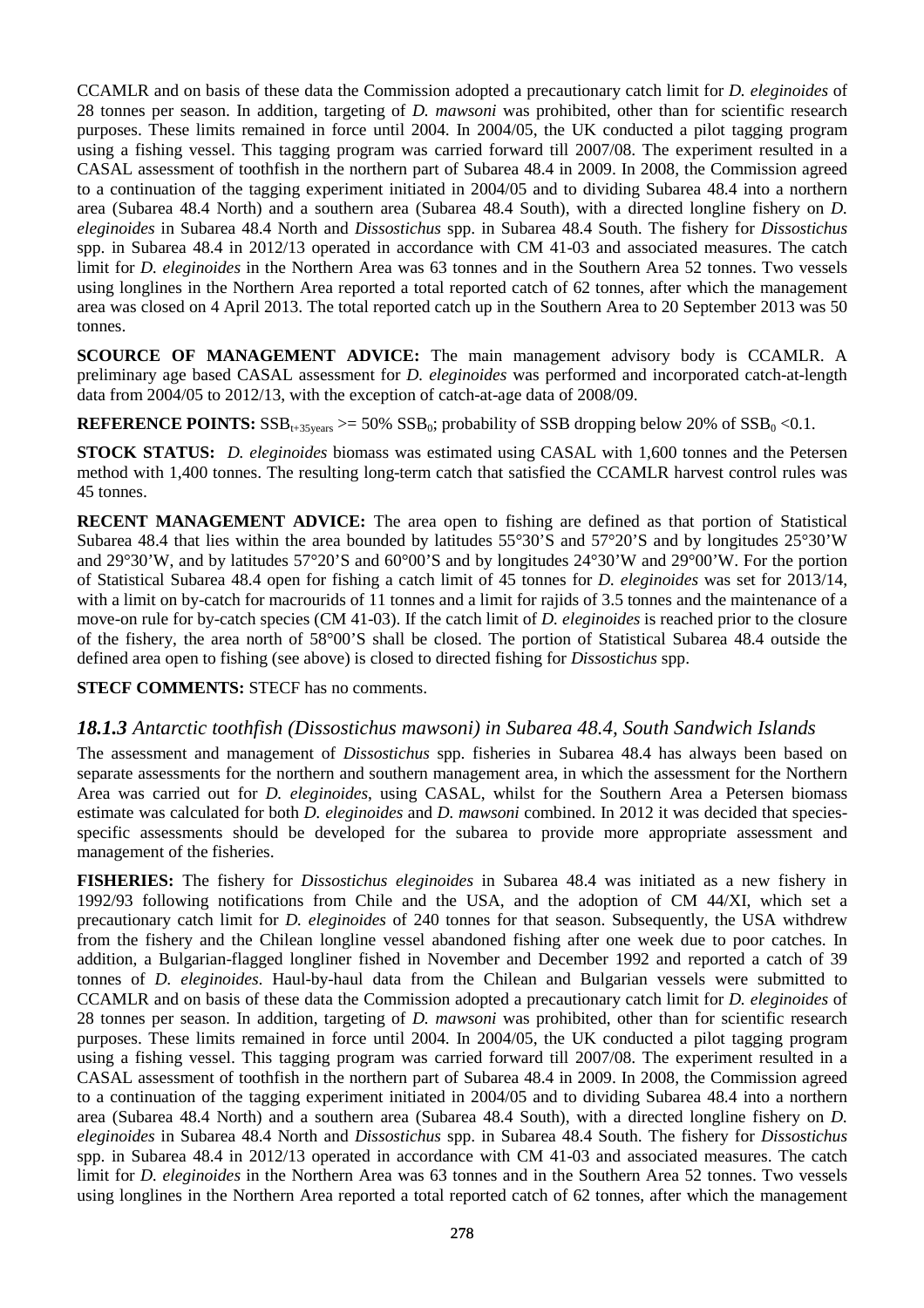area was closed on 4 April 2013. The total reported catch up in the Southern Area to 20 September 2013 was 50 tonnes.

**SCOURCE OF MANAGEMENT ADVICE:** The main management advisory body is CCAMLR. The first species-specific biomass estimates for *D. mawsoni* in Subarea 48.4. were performed using a tag-based Petersen estimator.

**REFERENCE POINTS:**  $SSB_{t+35 \text{years}} \ge 50\%$   $SSB_0$ ; probability of SSB dropping below 20% of  $SSB_0 \le 0.1$ .

**STOCK STATUS:** The biomass of Antarctic toothfish (*D. mawsoni*) in Subarea 48.4 was estimated using as Petersen method as 640 tonnes. The catch limit for 2013/14 was estimated by applying the same catch rate as in previous years which is based on the harvest rate of *D. eleginoides* in Subarea 48.3 (γ = 0.038).

**RECENT MANAGEMENT ADVICE:** The area open to fishing are defined as that portion of Statistical Subarea 48.4 that lies within the area bounded by latitudes 55°30'S and 57°20'S and by longitudes 25°30'W and 29°30'W, and by latitudes 57°20'S and 60°00'S and by longitudes 24°30'W and 29°00'W. For the portion of Statistical Subarea 48.4 open for fishing a catch limit of 24 tonnes for *D. mawsoni* was set for 2013/14, with a limit on by-catch for macrourids of 11 tonnes and a limit for rajids of 3.5 tonnes and the maintenance of a moveon rule for by-catch species (CM 41-03). If the catch limit for *D. mawsoni* is reached prior to the closure of the fishery, the area south of latitude 57°20'S shall be closed. The portion of Statistical Subarea 48.4 outside the defined area open to fishing (see above) is closed to directed fishing for *Dissostichus* spp.

**STECF COMMENTS:** STECF has no comments.

### *18.1.4 Patagonian tootfish (Dissostichus eleginoides) in Division 58.5.1., Kerguelen Islands*

**FISHERIES:** The fishery for *Dissostichus eleginoides* operates in the French EEZ around the Kerguelen Islands in Division 58.5.1. The fishery began in 1984/85 as a trawl fishery targeting *D. eleginoides*, however, trawling targeting other species between 1979 and 1984 caught small amounts of toothfish as by-catch. Trawling continued to 2000/01; a longline fishery began in 1991/92 and continues to the present. The fishery is active throughout most of the year and only longlining is currently permitted in this fishery and operates in the French EEZ around the Kerguelen Islands (outside the 12 n mile zone and down to the 500 m isobath) in Division 58.5.1. The catch limit of *D. eleginoides* set by France in its EEZ in Division 58.5.1 for 2012/13 was 5,100 tonnes, and this was allocated to seven longliners. The catch for the current season reported to October 2013 was 3,239 tonnes. The estimated IUU catch for the 2012/13 season was zero inside the French EEZ. Some IUU fishing may have occurred outside the EEZ.

**SCOURCE OF MANAGEMENT ADVICE:** The fishery inside the EEZ of the Kerguelen Islands is managed by France. CCAMLR provides general management advice for Division 58.5.1. France informed that the development of a stock assessment model using CASAL is ongoing, and it intends to present the model to a future meeting of WG-FSA. It reviewed a preliminary assessment (CASAL, with catch, CPUE and lengthfrequency data from the commercial fishery from 1979 onwards). In 2013 France finished the POKER 3 survey and is in process of updating the stock assessment in the coming year.

**REFERENCE POINTS:** Assessment of appropriate levels of future catch has not been based on the CCAMLR decision rules.

**STOCK STATUS:** *D. eleginoides* occurs throughout the Kerguelen Islands shelf, from shallow waters (<10 m) to at least 2,000 m depth. As fish grow, they move to deeper waters, and are recruited to the trawl fishery on the slopes of the shelf and subsequently to the longline fishery in deeper waters. A general east–west deep-sea movement of adult fish occurs and spawning is restricted to the westerly zone early in winter each year. Tagging experiments at Heard Island (Division 58.5.2) show long-distance movements of sub-adult/adult fish between zones (Heard to Kerguelen and also Crozet), but the proportion of exchange between stocks is unknown.

**RECENT MANAGEMENT ADVICE:** Due to the absence of new data, no stock assessment could be carried out, therefore the Scientific Committee recalled last year's advice: "5,100 tonnes of *D. eleginoides* in the French EEZ in Division 58.5.1 could be used as management advice for 2012/13". No new information was available on the state of fish stocks in Division 58.5.1 outside areas of national jurisdiction and it was therefore recommended that the prohibition of directed fishing for *D. eleginoides*, described in CM 32-13, remains in force.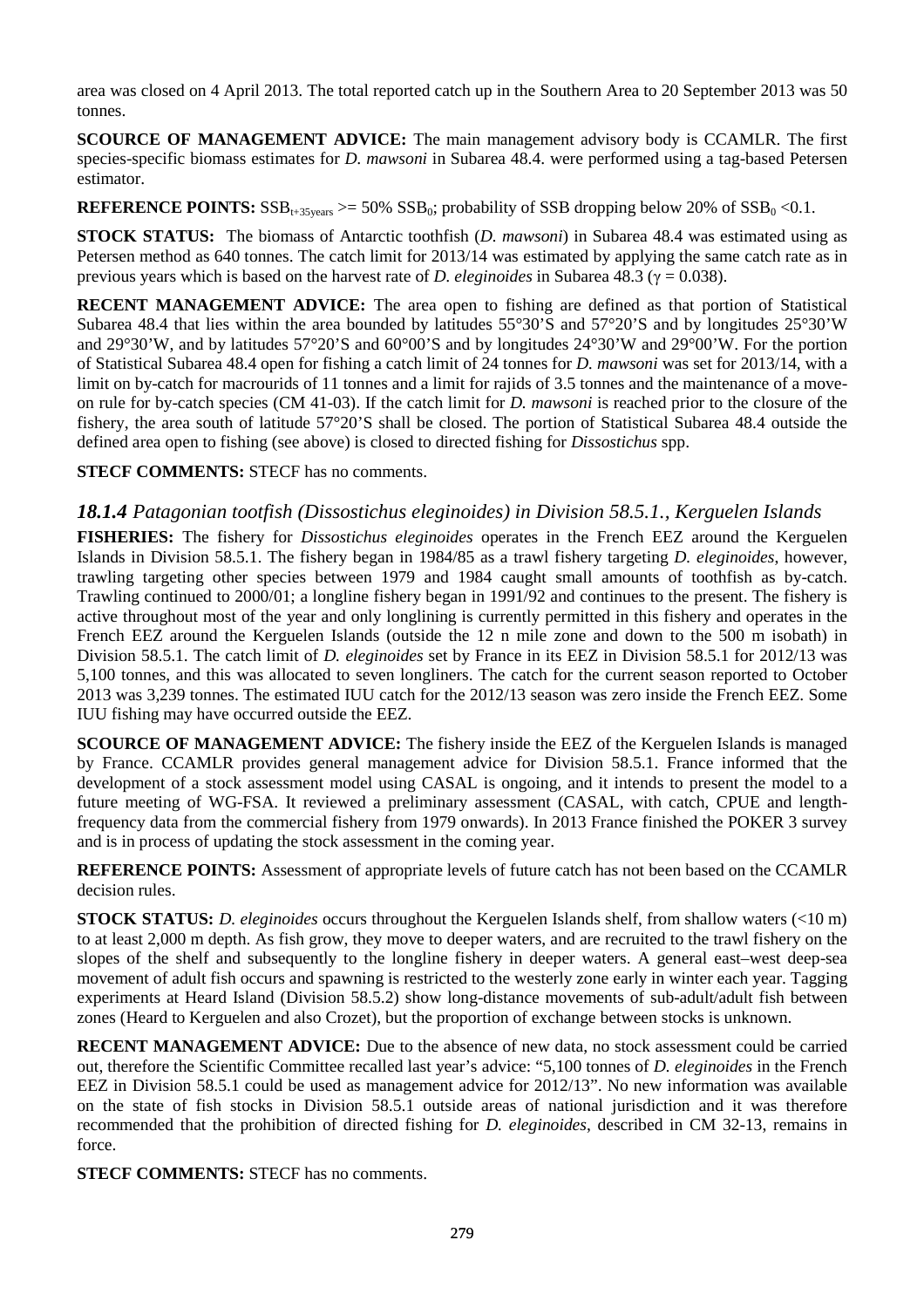## *18.1.5 Patagonian tootfish (Dissostichus eleginoides) in Subarea 58.5.2., Heard and McDonald Islands*

**FISHERIES:** From 1996/97 to 2001/02 the fishery was a trawl fishery, only in recent seasons the fishery has been prosecuted by trawl, longline and pot. The fishery in 2012/13 for *D. eleginoides* in Division 58.5.2 operated in accordance with CM 41-08 and associated measures. The catch limit was 2,730 tonnes and fishing was conducted by four vessels using bottom trawls, longlines and pots. The total reported catch up to 20 September 2013 was 2,413 tonnes. There has been no evidence of IUU fishing in Division 58.5.2 since 2006/07.

**SCOURCE OF MANAGEMENT ADVICE:** The main management advisory body is CCAMLR. There is also a 200 mile EEZ around Heard and McDonald Islands administered by Australia. An updated assessment for *D. eleginoides* in Division 58.5.2 was performed with data until the start of August 2013 and based on a CASAL model, with catches, tag releases/recaptures data, commercial catch-at-length data and orca depredation. This assessment resulted in an update of the growth model and compared the effects of a range of alternative fishery structures and model assumptions for year-class strength (YCS) on stock assessment estimates and projected catch limits that satisfy the CCAMLR decision rules.

#### **REFERENCE POINTS:**  $SSB_{t+35 \text{ years}} \ge 50\%$   $SSB_0$ ; probability of SSB dropping below 20% of  $SSB_0$

**STOCK STATUS:** *D. eleginoides* occurs throughout the Heard Island and McDonald Islands Plateau, from shallow depths near Heard Island to at least 1,800 m depth around the periphery of the plateau. Genetic studies have demonstrated that the population at Heard Island and McDonald Islands is distinct from those at distant locations such as South Georgia and Macquarie Island, but that within the Indian Ocean sector there appears to be no distinction between fish at Heard, Kerguelen, Crozet or Marion/Prince Edward Islands. This, combined with results from tagging data which show movement of some fish from Heard Island to Kerguelen and Crozet Islands suggests that a metapopulation of *D. eleginoides* may exist in the Indian Ocean sector. Preliminary results show different estimates for the initial and current biomass.

**RECENT MANAGEMENT ADVICE:** The catch limit for *D. eleginoides* in Division 58.5.2 west of 79°20'E was set at 2,730 tonnes for 2013/14 (CM 41-08).

**STECF COMMENTS:** STECF has no comments.

### *18.1.6 Patagonian tootfish (Dissostichus eleginoides) in Subarea 58.6, Crozet Islands inside French EEZ*

**FISHERIES:** The fishery for *Dissostichus eleginoides* operated in the French EEZ around the Crozet Islands in Subarea 58.6. The fishery has been conducted using longlines from 1996/97 to the present. The catch limit set by France in its EEZ in Subarea 58.6 for 2010/11 was 700 tonnes, and this was allocated to six longliners. The catch for the current season reported to 20 September 2013 was 504 tonnes. A high level of depredation on *D. eleginoides* catches from killer whales (*Orcinus orca*) is the main reason why fishers avoid the area. There was no evidence of IUU fishing in 2012/13.

**SCOURCE OF MANAGEMENT ADVICE:** The fishery inside the EEZ of the Crozet Islands is managed by France, which performed a first stock assessment for this species.

**REFERENCE POINTS:** Assessment of appropriate levels of future catch are based on the CCAMLR decision rules.

**STOCK STATUS:** Tagging has been carried out since 2006, so far 4 353 fish have been tagged from commercial longliners at Crozet. Of the tagged fish, 197 were recaptured; 182 from French tagging and 15 from tagging at Heard Island. A range of 55,000 to 115,000 tonnes was observed for  $B_0$  and SSB never falls below 70% of the initial biomass considering the actual level of catches.

**RECENT MANAGEMENT ADVICE:** The catch limit for *D. eleginoides* in Subarea 58.6 (French EEZ) was set at 2,500 tonnes (including 10% orca depredation). No new information was available on the state of fish stocks in Subarea 58.6 outside areas of national jurisdiction. Therefore the prohibition of directed fishing for *D. eleginoides*, described in CM 32-11, remains in force.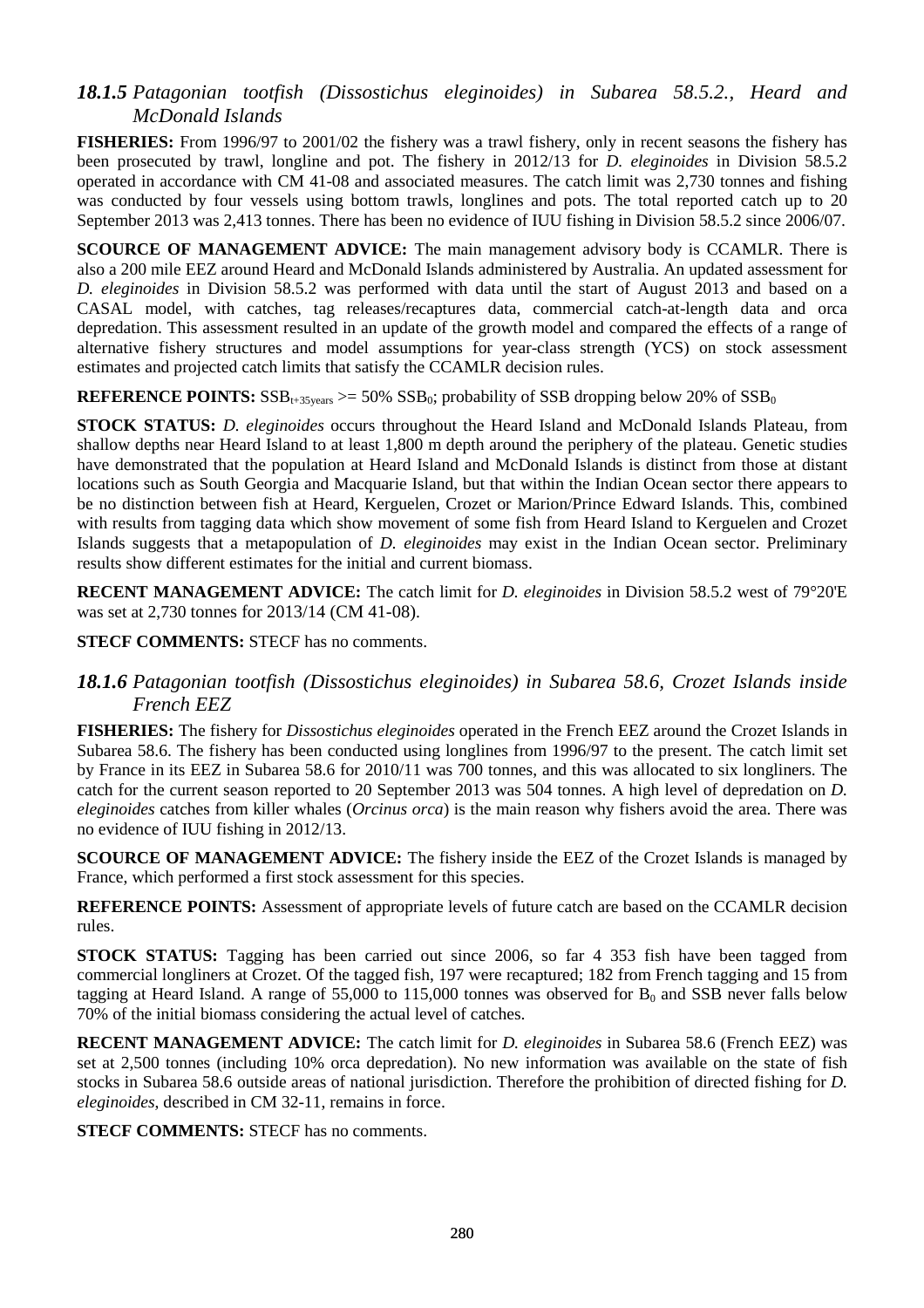### *18.1.7 Patagonian tootfish (Dissostichus eleginoides) in Subarea 58.6 and 58.7, Prince Edward and Marion Islands inside South Africa EEZ*

**FISHERIES:** A licensed fishery within the South African EEZ at the Prince Edward Islands started in October 1996. Part of the South African EEZ is outside the CCAMLR Convention Area (Area 51) and part falls within Subareas 58.6 and 58.7 and Division 58.4.4. Most fishing in the South African EEZ takes place to the north and the east of the Prince Edward Islands in Subareas 58.6 and 58.7 and Area 51, and this Fishery Report focuses on Subareas 58.6 and 58.7. An interim catch limit of *D. eleginoides* in the South African EEZ for 2011/12 was 320 tonnes, of which 200 tonnes were set aside to conduct an experiment to calibrate CPUE between and was retained for 2012/13. The total reported catch of two vessels was 234 tonnes up to 15 October 2013 and were still operating. There was no evidence of IUU catch in recent seasons.

**SCOURCE OF MANAGEMENT ADVICE:** The fishery in the waters adjacent to Prince Edward and Marion Islands is managed by the Republic of South Africa. Subarea 58.6 also includes the Crozet Islands to the east of the Prince Edward Islands. The assessment was reviewed in 2007. The adoption of the operational management procedure (OMP) as a basis for management is currently being considered by South Africa, but is being hampered by the fact that the fishery has moved from Spanish to trott gear since 2009 and only trot-line gear was used in 2011. A revised operational management procedure to form the basis for a management advice is under development by South Africa, with CPUE comparisons between Spanish and trotlines and the continuation of historic CPUE series that is based on Spanish longline gear.

**REFERENCE POINTS:** Assessment of appropriate levels of future catch has not been based on the CCAMLR decision rules.

**STOCK STATUS:** The South African EEZ around the Prince Edward Islands is mainly in Subarea 58.7, but extends east into Subarea 58.6, south into Division 58.4.4, and north of the Convention Area into Area 51. However, there are currently no fishing grounds in the southern half of the South African EEZ. The majority of the fishery occurs down to about 1,500 m, but fishing depths in excess of 2,000 m have been recorded. Subarea 58.6 also includes the Crozet Islands to the east of the Prince Edward Islands. The current stock assessments did not consider the possibility that these island groups share the same toothfish stock.

**RECENT MANAGEMENT ADVICE:** The catch limit of *D. eleginoides* in the South African EEZ for 2013/14 was not yet determined at the time of the meeting, but is likely to be higher than 400 tonnes. No new information was available on the state of fish stocks in Subareas 58.6 and 58.7 and Division 58.4.4 outside areas of national jurisdiction. Therefore, the prohibition of directed fishing for *D. eleginoides*, described in CM 32-02 remains in force.

**STECF COMMENTS:** STECF has no comments.

#### *18.1.8 Patagonian tootfish (Dissostichus eleginoides) and Antarctic toothfish (D. mawsoni) exploratory fishery in Subarea 48.5, Weddell Sea*

**FISHERIES:** Directed fishing on Patagonian tootfish (*D. eleginoides*) and Antarctic toothfish (*D. mawsoni*) in Subarea 48.5 was prohibited in 1997. Russia had performed research in Subarea 48.5 in 2012/13 and has notified for research fisheries in 2013/14.

**SCOURCE OF MANAGEMENT ADVICE:** The main management advisory body is CCAMLR.

**REFERENCE POINTS:** None available for this fishery.

**STOCK STATUS:** No data are available on the stock structure of fish in this fishery.

**RECENT MANAGEMENT ADVICE:** The fishery is currently conducted as a CCAMLR Exploratory Fishery. Catch limits are therefore set at a level not substantially above that necessary to obtain the information specified in the Exploratory Fishery's Data Collection Plan. The Commission agreed that it could provide no new advice on catch limits for this subarea. Directed fishing for *Dissostichus* spp. in Subarea 48.5 is prohibited in 2013/14 (CM 32-09). Russia is allowed to conduct research that depending on the ice condition, the order of priority was the completion of this research in 2014 was first the research block in Option 1 (inside research block a maximum catch of 60 tonnes with 50% of lines separated by a minimum of 3 n miles), then the prospecting sets in Option 1 (ouside the research block a maximum of 213 tonnes and 40 longline sets with no more than 3,600 hooks per set and separated by a minimum of 5 n miles), and last the completion of Options 2 (a maximum catch of 48 tonnes and 40 longline sets with no more than 3,600 hooks per set and separated by a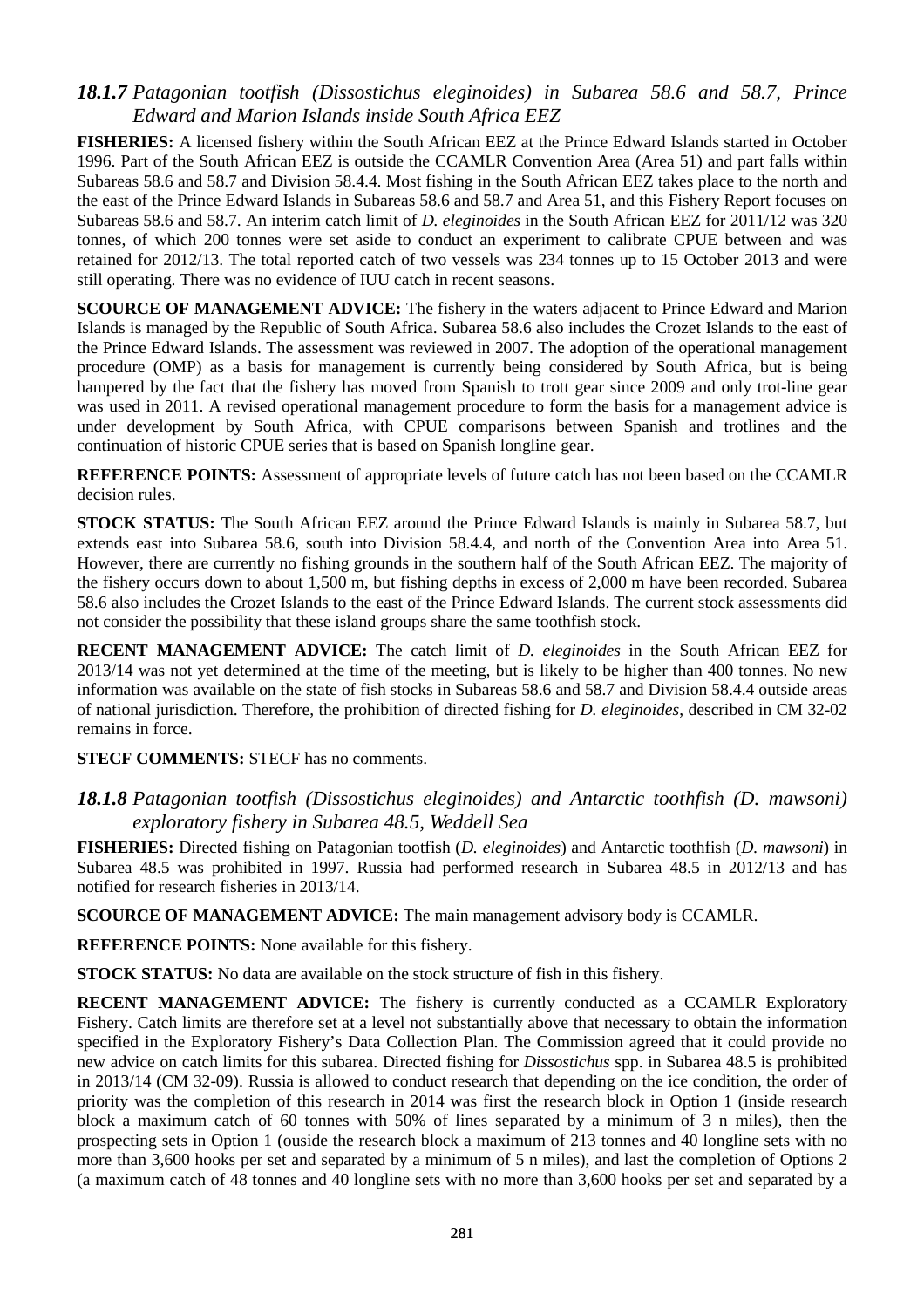minimum of 5 n miles) and 3 (a maximum catch of 112 tonnes and 80 longline sets with no more than 3,600 hooks per set and separated by a minimum of 5 n miles), when possible.

**STECF COMMENTS:** STECF has no comments.

### *18.1.9 Patagonian tootfish (Dissostichus eleginoides) and Antarctic toothfish (D. mawsoni) exploratory fishery in Subarea 48.6*

**FISHERIES:** The longline fishery for *Dissostichus* spp. in Subarea 48.6 began as a new fishery in 1996/97 (CM 114/XV). In 1999, the Commission agreed that high levels of IUU fishing for *Dissostichus* spp. in the Convention Area had rendered it unrealistic to consider this fishery as 'new', and the fishery was re-classified as exploratory. Licensed longline vessels have fished the exploratory fishery for *Dissostichus* spp. in Subarea 48.6 since 2003/04, and the dominant species in the catches in recent seasons was *D. mawsoni*. For the season 2013/14, a combined research notification from Japan and South Africa was received.

**SCOURCE OF MANAGEMENT ADVICE:** The main management advisory body is CCAMLR.

**REFERENCE POINTS:** None available for this fishery.

**STOCK STATUS:** No data are available on the stock structure of fish in this fishery.

**RECENT MANAGEMENT ADVICE:** The fishery is currently conducted as a CCAMLR Exploratory Fishery. Catch limits are therefore set at a level not substantially above that necessary to obtain the information specified in the Exploratory Fishery's Data Collection Plan. The Commission agreed that it could provide no new advice on catch limits for this subarea and noted the recommendations for increasing the research requirements in this fishery. It therefore recalled the continuation of the research by Japan and South Africa using longlines only. Catch limits for research in 2013/14 in Subarea 48.6 was set at 28 tonnes in SSRUs A and G for *D. eleginoides* and 170 tonnes for *D. mawsoni*, 190 tonnes in SSRUs B and C, 50 tonnes in SSRU D, 100 tonnes in SSRU E and 0 tonnes in SSRU F all for *Dissostichus* spp. (CM 41-04).

**STECF COMMENTS**: STECF has no comments.

### *18.1.10 Patagonian tootfish (Dissostichus eleginoides) and Antarctic toothfish (D. mawsoni) exploratory fishery Division 58.4.1.*

**FISHERIES:** The exploratory longline fishery for Dissostichus spp. in Division 58.4.1 was first agreed by the Commission in 1998/99 (CM 166/XVII), and licensed longline vessels first operated in this fishery in 2004/05. In 2012, the fishery was limited to Japanese, Korean, New Zealand, Russian, South African and Spanish vessel using longlines only. Spain performed a combined depletion experiment and tag recapture approach in Division 58.4.1 in 2013. Also Japan and South Korea performed research in 2013. Total reported catch for 2012/13 was 48 tonnes. IUU fishing in Division 58.4.1 was first detected in 2005/06, and high levels of IUU fishing in 2005/06, 2006/07 and 2009/10 resulted in the total removals being well in excess of the catch limits.

**SCOURCE OF MANAGEMENT ADVICE:** The main management advisory body is CCAMLR.

**REFERENCE POINTS:** None available for this fishery.

**STOCK STATUS:** Data show that juvenile fish inhabit mostly the shelf, while larger fish live on the slope and pre-spawning fish are found either on their northward spawning migration or inhabit the deeper slope. Further unkown.

**RECENT MANAGEMENT ADVICE:** The fishery is currently conducted as a CCAMLR Exploratory Fishery. Catch limits are therefore set at a level not substantially above that necessary to obtain the information specified in the Exploratory Fishery's Data Collection Plan. The Commission agreed that it could provide no new advice on catch limits for this subarea and noted the recommendations for increasing the research requirements in this fishery. It therefore recalled the continuation of the research by Japan and Spain using longlines only. The precautionary catch limit for *Dissostichus* spp. in 2013/14 set at 724 tonnes: 0 tonnes in SSRUs A-B, 257 tonnes in SSRU C, 42 tonnes in SSRU D, 315 tonnes in SSRU E, 0 tonnes SSRU F, 68 tonnes in SSRU G and 42 tonnes in SSRU H. The exploratory fishery shall be conducted by Japan (one vessel), Republic of Korea (one vessel) and Spain (one vessel) using longlines only (CM 41-11).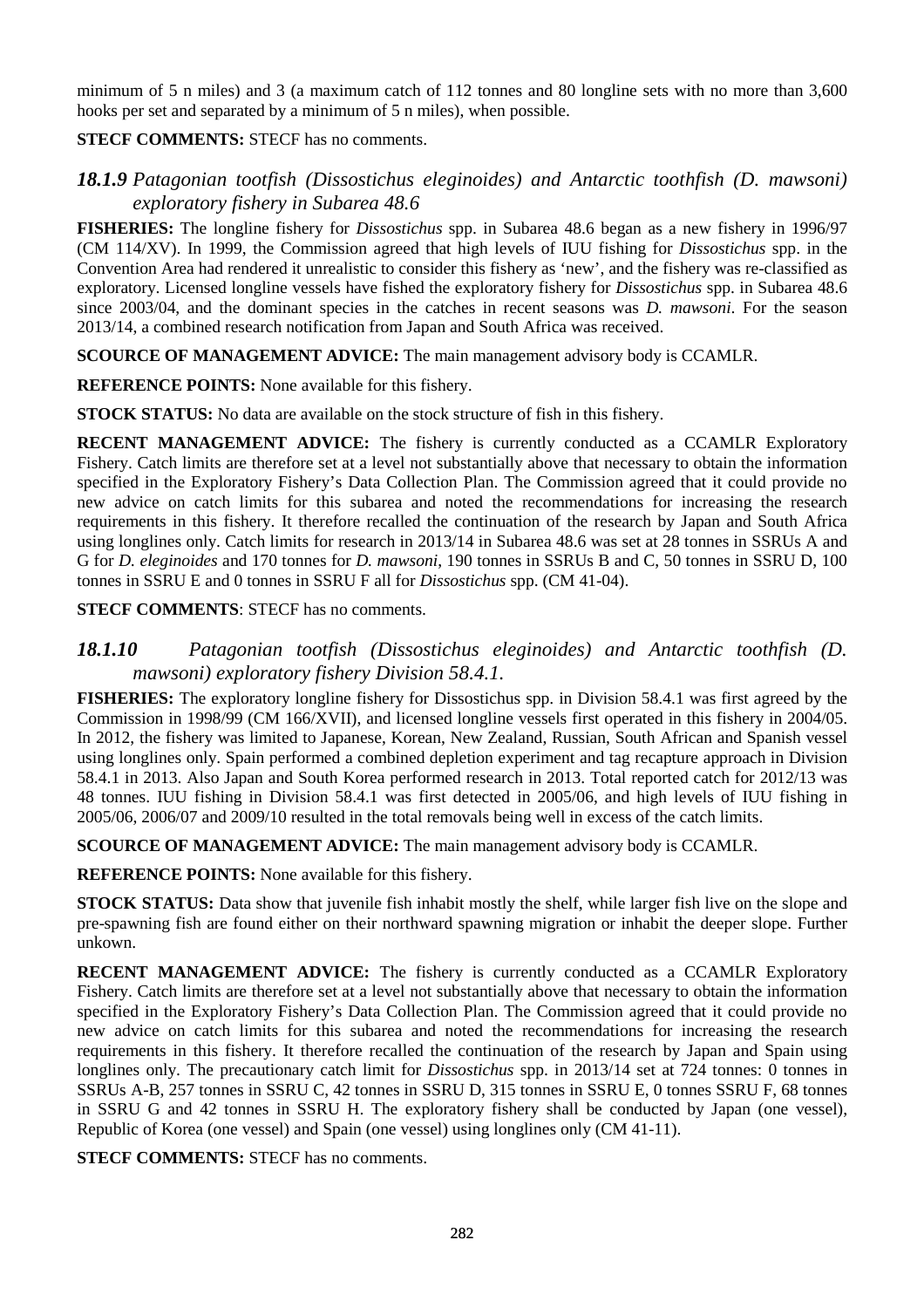### *18.1.11 Patagonian tootfish (Dissostichus eleginoides) and Antarctic toothfish (D. mawsoni) exploratory fishery in Division 58.4.2.*

**FISHERIES:** The exploratory fishery for Dissostichus spp. In Division 58.4.2 was first agreed by the Commission in 2000, with a trawling fishery which was permitted in association with a new fishery for *Chaenodraco wilsoni, Lepidonothen kempi, Trematomus eulepidotus* and *Pleurogramma antarcticum*. The exploratory trawl fishery was also permitted in 2001/02 in association with a new fishery for *Macrourus* spp. Licensed longline vessels have fished the exploratory fishery for *Dissostichus* spp. in Division 58.4.2 since 2003/04, and the target species is *D. mawsoni*. Total reported catch for 2012/13 was 4 tonnes.

**SCOURCE OF MANAGEMENT ADVICE:** The main management advisory body is CCAMLR. In 2010, the Commission required each vessel catching more than 2 tonnes of *Dissostichus* spp. in an exploratory fishery to achieve a minimum tag overlap statistic of 50% in 2010/11 and of 60% from 2011/12 onwards (Annex 41- 01/C).

**REFERENCE POINTS:** None available for this fishery.

**STOCK STATUS:** Data show that juvenile fish inhabit mostly the shelf, while larger fish live on the slope and pre-spawning fish are found either on their northward spawning migration or inhabit the deeper slope. Further unknown.

**RECENT MANAGEMENT ADVICE:** The fishery is currently conducted as a CCAMLR Exploratory Fishery. Catch limits are therefore set at a level not substantially above that necessary to obtain the information specified in the Exploratory Fishery's Data Collection Plan. The precautionary catch limit for *Dissostichus* spp. in 2013/14 for research by Japan (one vessel) and Spain (one vessel) was set at is set at 30 tonnes for SSRU A and 35 tonnes in SSRU E (CM 41-05).

**STECF COMMENTS:** STECF has no comments.

### *18.1.12 Patagonian tootfish (Dissostichus eleginoides) and Antarctic toothfish (D. mawsoni) exploratory fishery in Division 58.4.3a, Elan Bank outside areas of national juridiction*

**FISHERIES:** Longline fishery for *Dissostichus* spp. In Division 58.4.3 began as a new fishery in 1997, but was reclassified as exploratory in 2000. In 2001, the boundaries of Division 58.4.3 were rearranged on the basis of ecological considerations, and two new divisions were formed: Division 58.4.3a (Elan Bank) and Division 58.4.3b (BANZARE Bank). The Commission agreed to exploratory fisheries for *Dissostichus* spp. in each of these new divisions, outside areas of national jurisdiction. During 2013/13 France and Japan carried out exploratory fisheries using longlines only, with a total reported catch of 16 tonnes.

**SCOURCE OF MANAGEMENT ADVICE:** The main management advisory body is CCAMLR.

**REFERENCE POINTS:** None available for this fishery.

**STOCK STATUS:** No data are available on the stock structure of fish in this fishery.

**RECENT MANAGEMENT ADVICE:** The fishery is currently conducted as a CCAMLR Exploratory Fishery. Catch limits are therefore set at a level not substantially above that necessary to obtain the information specified in the Exploratory Fishery's Data Collection Plan. No new advice could be provided on catch limits for this division for 2013/14 and the Commission endorsed the continuation of research with the requirement that each vessel set a minimum of five research sets, separated by at least 3 n miles, east of the 70°E meridian, after which research sets (CM 41-01) can continue within the research block defined in 2012. The precautionary catch limit for *Dissostichus* spp. outside areas of national jurisdiction was set at 32 tonnes in 2013/14, with a minimum for each vessel of 10 tonnes. The exploratory fisheries shall be conducted by France (one vessel) and Japan (one vessel), using longlines only (CM 41-06).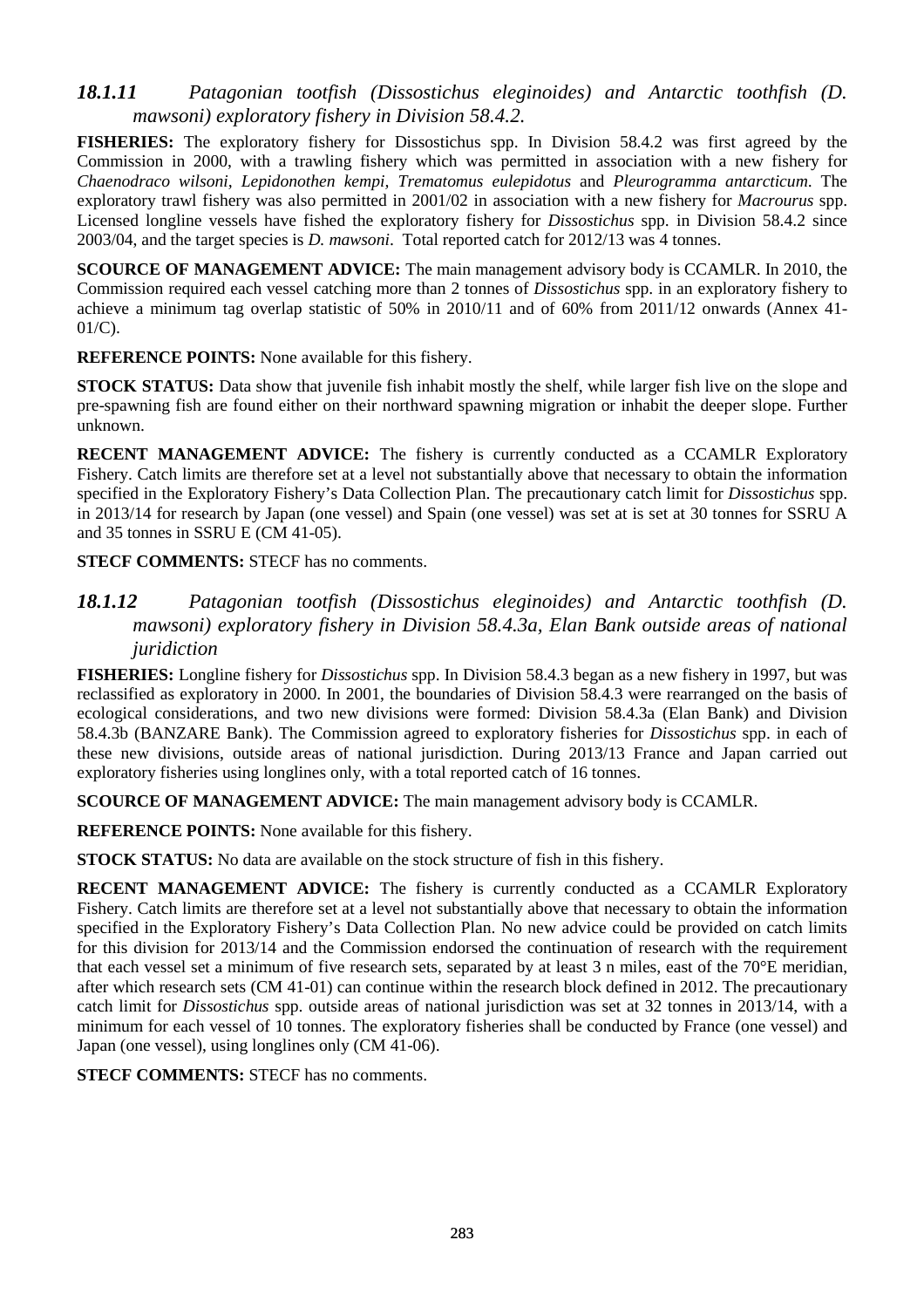## *18.1.13 Patagonian tootfish (Dissostichus eleginoides) and Antarctic toothfish (D. mawsoni) exploratory fishery in Division 58.4.3b, Banzare Bank outside areas of national juridiction*

**FISHERIES:** Longline fishery for Dissostichus spp. In Division 58.4.3 began as a new fishery in 1997, but was reclassified as exploratory in 2000. In 2001, the boundaries of Division 58.4.3 were rearranged on the basis of ecological considerations, and two new divisions were formed: Division 58.4.3a (Elan Bank) and Division 58.4.3b (BANZARE Bank). The Commission agreed to exploratory fisheries for *Dissostichus* spp. in each of these new divisions, outside areas of national jurisdiction. In 2007, the division was subdivided into small-scale research units (SSRUs) A (north of 60°S) and B (south of 60°S). In 2008, SSRU A was further subdivided into SSRUs A,C,D and E. Since 2009/10, operations in this fishery have been limited to research fishing only, in accordance with CM 24-01. In 2010/11, there was limited to research fishing for *Dissostichus* spp. in Division 58.4.3b and was conducted by one Japanese vessel using longlines only, in accordance with CM 24-01 (CM 41- 07), and reported a total catch of 11 tonnes of *Dissostichus* spp (2 tonnes of *D. eleginoides* and 9 tonnes of *D. mawsoni*). The IUU catch of *Dissostichus* spp. in 2010/11 was not estimated

**SCOURCE OF MANAGEMENT ADVICE:** The main management advisory body is CCAMLR.

**REFERENCE POINTS:** None available for this fishery.

**STOCK STATUS:** No data are available on the stock structure of fish in this fishery.

**RECENT MANAGEMENT ADVICE:** The fishery is currently conducted as a CCAMLR Exploratory Fishery. Catch limits are therefore set at a level not substantially above that necessary to obtain the information specified in the Exploratory Fishery's Data Collection Plan. No new advice could be provided on catch limits outside areas of national jurisdiction on Banzare Bank, SSRUs A-E is set at 0 tonnes for 2013/14 and (CM 41- 07).

#### **STECF COMMENTS: STECF has no comments.**

### *18.1.14 Patagonian tootfish (Dissostichus eleginoides) and Antarctic toothfish (D. mawsoni) exploratory fisheries in Subareas 88.1and 88.2, Ross Sea*

**FISHERIES:** In 2005 the Subareas 88.1 and 88.2 were split into two areas for the purposes of stock assessment: (i) the Ross Sea (Subarea 88.1 and SSRUs 882A–B), and (ii) SSRU 882E. The catch limits for the Subarea 88.1 and 88.2 SSRUs in the Ross Sea were changed as part of a three-year experiment starting in 2005/06. The SSRUs between 150°E and 170°E (881A, D, E, F) and between 170°W and 150°W (882A–B) were closed to fishing to ensure that effort was retained in the area of the experiment. To assist administration of the SSRUs, the catch limits for SSRUs 881B, C and G were amalgamated into a 'north' region and those for SSRUs 881H, I and K were amalgamated into a 'slope' region. Within Subarea 88.2, SSRU 882E was treated as a separate SSRU with its own catch limit, whilst SSRUs 882C, D, F and G were amalgamated with a single catch limit. However, in each of the closed SSRUs and prior to 2008/09, a nominal catch of up to 10 tonnes of *Dissostichus* spp. remained permissible under the research fishing exemption; these fishing research catch limits were removed in 2008. SSRU J was subdivided into two SSRUs (SSRU J and SSRU M) in 2008, and the catch limits for SSRUs 881J and L were amalgamated to assist administration. New Zealand, Norway, Republic of Korea, Russia, Spain, UK and Ukraine carried out exploratory fisheries in 2012/13 using longlines only, with a reported catch of 3,185 tonnes of Antarctic tootfish (*D. mawsoni*) in Subarea 88.1. New Zealand, Norway, Republic of Korea, Russia, UK and Ukraine conducted exploratory fisheries in 2012/13 using longlines only, with a reported catch of 476 tonnes of Antarctic tootfish (*D. mawsoni*) in Subarea 88.2.

**SCOURCE OF MANAGEMENT ADVICE:** The main management advisory body is CCAMLR. The assessment is based on an integrated assessment (CASAL) that uses catch at age by sex, CPUE and tagging data. CASAL model structure and assumptions are detailed in the WG-FSA Report 2011.

**REFERENCE POINTS:**  $SSB_t + 35$ years  $\geq 50\%$   $SSB_0$ ; probability of SSB dropping below 20% of  $SSB_0 \leq 0.1$ .

**STOCK STATUS:** The stocks in Subarea 88.1 is considered fully exploited. A new stock assessment was undertaken in 2012. MCMC estimates of initial (equilibrium) spawning stock abundance  $(B<sub>0</sub>)$  were 73,870 tonnes (95% credible interval (CI) 69,070–78,880 tonnes), and current biomass ( $B<sub>current</sub>$ ) was estimated as 80%  $B<sub>0</sub>$  (95% CI 76.8–81.3%). The projected biomass trajectory assumes a future constant catch of 3,282 tonnes. For Subarea 88.2 (SSRUs 882C–H) the MCMC estimates of initial (equilibrium) spawning stock abundance  $(B_0)$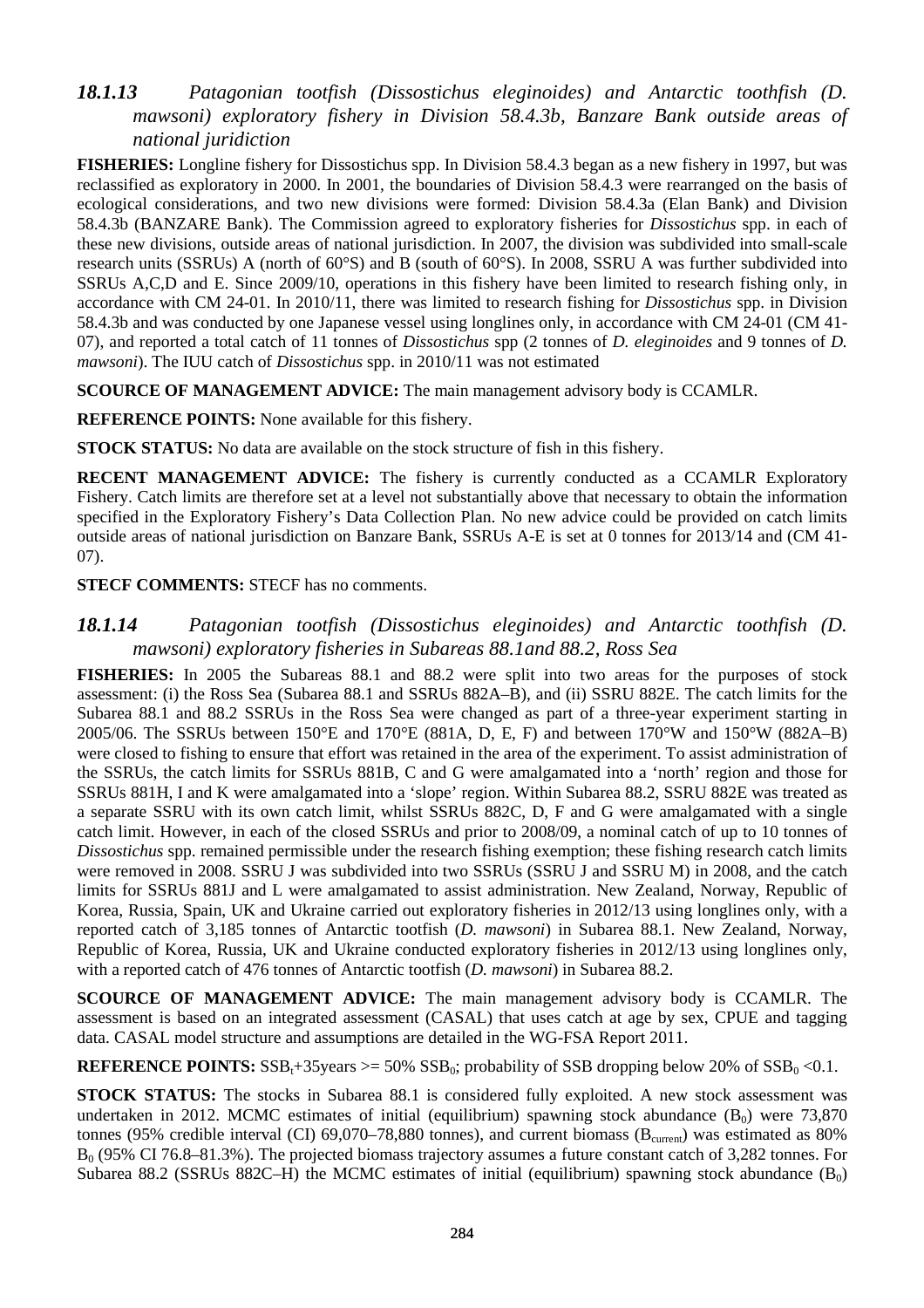were 11,720 tonnes (95% CI 9,960–13,720 tonnes), and current ( $B_{\text{current}}$ ) biomass was estimated as 84%  $B_0$  (95% CI 80–86%). The projected biomass trajectory assumes a future constant catch of 530 tonnes

**RECENT MANAGEMENT ADVICE:** The precautionary catch limits for *Dissostichus* spp. in Subarea 88.1 is 3,044 tonnes and that the allocation used to set the 2009/10 catch limits for SSRUs in Subarea 88.1 be continued for 2013/2014. The exploratory fisheries shall be conducted by Japan (1 vessel), Republic of Korea (4 vessels), New Zealand (4 vessels), Norway (1 vessel), Russia (6 vessels), Spain (1 vessel), Ukraine (3 vessels) and UK (2 vessels) using longlines only. The total catch of *Dissostichus* spp. in Subarea 88.1 in 2013/14 was devided over the SSRUs: 0 tonnes in SSRUs A,D-F&M, 397 tonnes in SSRUs B,C&G (total), 2,247 tonnes in SSRUs H-J (total) and 357 tonnes in SSRUs in J&L (total) (CM 41-09). A discrete research catch of 43 tonnes was set aside for the prerecruit research survey by New Zealand. The total catch of *Dissostichus* spp. in Subarea 88.2 in 2013/14 shall not exceed a precautionary catch limit of 390 tonnes, devided over the SSRUs: 0 tonnes in SSRUs A, B& I, 124 tonnes in SSRUs C, D, E, F & G (total) and 266 tonnes and (CM 41-10). The exploratory fisheries shall be conducted by Republic of Korea (4 vessels), New Zealand (4 vessels), Norway (1 vessel), Russia (6 vessels), Spain (1 vessel), Ukraine (3 vessels) and UK (2 vessels) using longlines only.

#### **STECF COMMENTS:** STECF has no comments.

### *18.1.15 Patagonian tootfish (Dissostichus eleginoides) and Antarctic toothfish (D. mawsoni) closed fisheries in Divisions 58.4.4a and 58.4.4b, Ob and Lena Bank*

**FISHERIES:** The longline fishery for *Dissostichus* spp. in Divisions 58.4.4a and 58.4.4b began as a new fishery in 1997/98 (CM 138/XVI). These divisions were managed as a single area and a catch limit for *Dissostichus* spp. applied to fishing north of 60°S, and in waters outside areas of national jurisdiction. Following the Commission's recognition that high levels of IUU fishing for *Dissostichus* spp. in the Convention Area had rendered it unrealistic to consider this fishery as 'new', the fishery was reclassified as exploratory in 1999. In 1999, the divisions were subdivided into SSRUs A, B, C and D. In 2002, the Commission expressed concern regarding the low levels of stocks of *Dissostichus* spp. in Divisions 58.4.4a and 58.4.4b and the high levels of IUU fishing in that region. Consequently, the Commission prohibited directed fishing for *Dissostichus* spp. in these divisions and the fishery for *Dissostichus* spp. was closed (CM 32-10). In 2012/13, a Japanese-flagged longliner conducted research fishing in accordance with a research plan submitted under CM 24-01. The vessel caught 31 tonnes of *D. eleginoides*.

**SCOURCE OF MANAGEMENT ADVICE:** The main management advisory body is CCAMLR.

**REFERENCE POINTS:** The fishery is currently conducted as part of exploratory fisheries with overall catch limits greater than zero.

#### **STOCK STATUS:** Unknown

**RECENT MANAGEMENT ADVICE:** The Japanese research on BANZARE Bank may proceed in 2013/14 with a total catch limit of 60 tonnes: 25 tonnes in SSRU C and 35 tonnes in SSRU D.

**STECF COMMENTS:** STECF has no comments.

#### *18.1.16 Patagonian tootfish (Dissostichus eleginoides) and Antarctic toothfish (D. mawsoni) closed fisheries in Subarea 88.3.*

**FISHERIES:** There is a prohibition of directed fisheries on toothfish (*Dissostichus* spp.) in Subarea 88.3 (CM 32-16), other than for scientific research purposes in accordance with Conservation Measure 24-01, from 1 December 2003 until the fishery is reopened by the Commission based on the advice of the Scientific Committee. In 2010/11, a Russian-flagged longliner conducted research fishing in accordance with a research plan submitted under CM 24-01. The vessel caught 5 tonnes of *D. mawsoni*. No research was conducted in 2012/13.

**SCOURCE OF MANAGEMENT ADVICE:** The main management advisory body is CCAMLR.

**REFERENCE POINTS:** The fishery is currently conducted as part of exploratory fisheries with overall catch limits greater than zero.

**STOCK STATUS:** No data are available on the stock structure of fish in this fishery.

**RECENT MANAGEMENT ADVICE:** The fishery is closed (CM 32-02).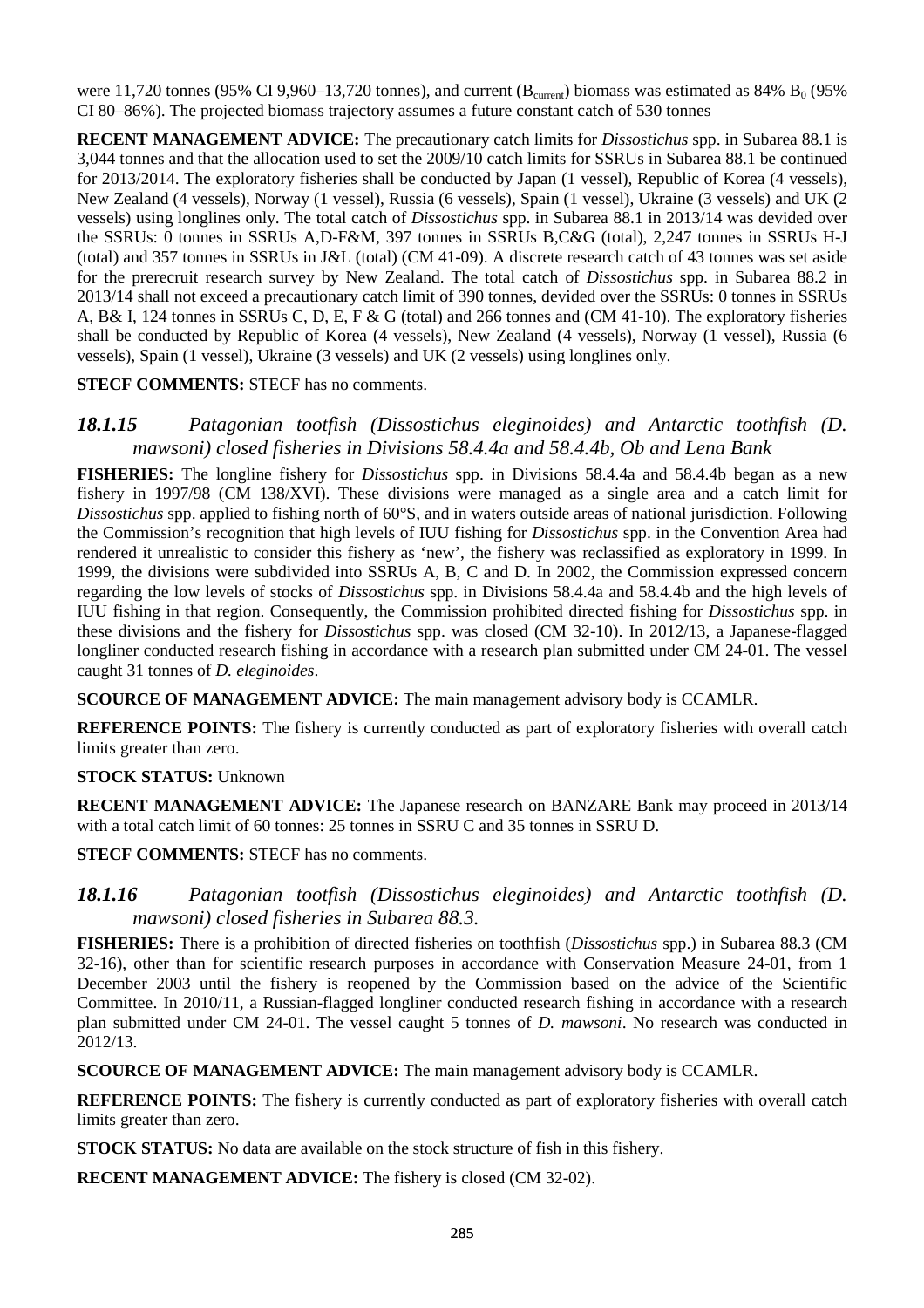#### **STECF COMMENTS:** STECF has no comments.

### *18.1.17 Patagonian tootfish (Dissostichus eleginoides) in other closed fisheries*

**FISHERIES:** There is a prohibition of directed fisheries Patagonia toothfish (*Dissostichus eleginoides*) in:

- Division 58.6 except for waters adjacent to the Prince Edward Islands and the Crozet Islands (CM 32-11), other than for scientific research purposes in accordance with Conservation Measure 24-01, from 1 December 2002 until the fishery is reopened by the Commission based on the advice of the Scientific Committee.
- Division 58.7 except for waters adjacent to the Prince Edward Islands (CM 32-12), other than for scientific research purposes in accordance with Conservation Measure 24-01, from 7 November 1998 until the fishery is reopened by the Commission based on the advice of the Scientific Committee.
- Division 58.5.1 outside areas of national jurisdiction (CM 32-13), other than for scientific research purposes in accordance with Conservation Measure 24-01, from 1 December 2003 until the fishery is reopened by the Commission based on the advice of the Scientific Committee.
- Division 58.5.2 east of 79°20'E and outside the EEZ to the west of 79°20'E (CM 32-14), other than for scientific research purposes in accordance with Conservation Measure 24-01, from 1 December 2003 until the fishery is reopened by the Commission based on the advice of the Scientific Committee.
- Subarea 88.2 north of 65°S (CM 32-15), other than for scientific research (10 tonnes of *Dissostichus* spp. in 2011/12 by Russia) purposes in accordance with Conservation Measure 24-01, from 1 December 2003 until the fishery is reopened by the Commission based on the advice of the Scientific Committee.

**SCOURCE OF MANAGEMENT ADVICE:** The main management advisory body is CCAMLR.

**REFERENCE POINTS:** None available for this fishery.

**STOCK STATUS:** No data are available on the stock structure of fish in this fishery.

**RECENT MANAGEMENT ADVICE:** For these fish species and subsequent areas there was no new advice.

**STECF COMMENTS:** STECF has no comments

# **18.2 Mackerel icefish (***Champsocephalus gunnari***)**

In 2012/13, four Members fished for icefish by trawling in Subarea 48.3 and Division 58.5.2 with a total reported catch on 20 September of 2003 tonnes (1011 tonnes in 2011/12, 11 tonnes in 2010/11, 378 tonnes in 2009/2010 and 1,916 tonnes in 2008/09).

### *18.2.1 Icefish (Champsocephalus gunnari) in Division 58.5.2, Heard and McDonald Islands*

**FISHERIES:** The fishery for *C. gunnari* in Division 58.5.2 was operated in accordance with CM 42-02 and associated measures. In 2012/13, the catch limit for *C. gunnari* was 679 tonnes. Fishing was conducted by one vessel using a semipelagic trawl and the total reported catch up to 20 September 2013 was 644 tonnes. There has been no evidence of IUU activity in this fishery.

**SCOURCE OF MANAGEMENT ADVICE:** The main management advisory body is CCAMLR. A shortterm assessment was conducted in the generalised yield model (GYM), using the one-sided bootstrap lower 95% confidence bound of total biomass of 6,098 tonnes from the 2013 survey and fixed model parameters. The length–weight relationship was updated using the 2013 survey data, other parameters were unchanged from previous assessments. The best fit of CMIX to the data was achieved when the population was estimated to consist of four year classes from  $1+$  to  $4+$ , with a large  $3+$  cohort.

#### **REFERENCE POINTS:**  $SSB_{t+3\text{years}} \geq 75\%$   $SSB_{current}$ .

**STOCK STATUS:** Stock level is highly variable and dependent on recruitment. A responsive management strategy, using a short term (2 year) assessment approach based on the results of groundfish surveys has been used since 2000. There is evidence of cyclic behaviour in adult population size, with a peak in the fishery every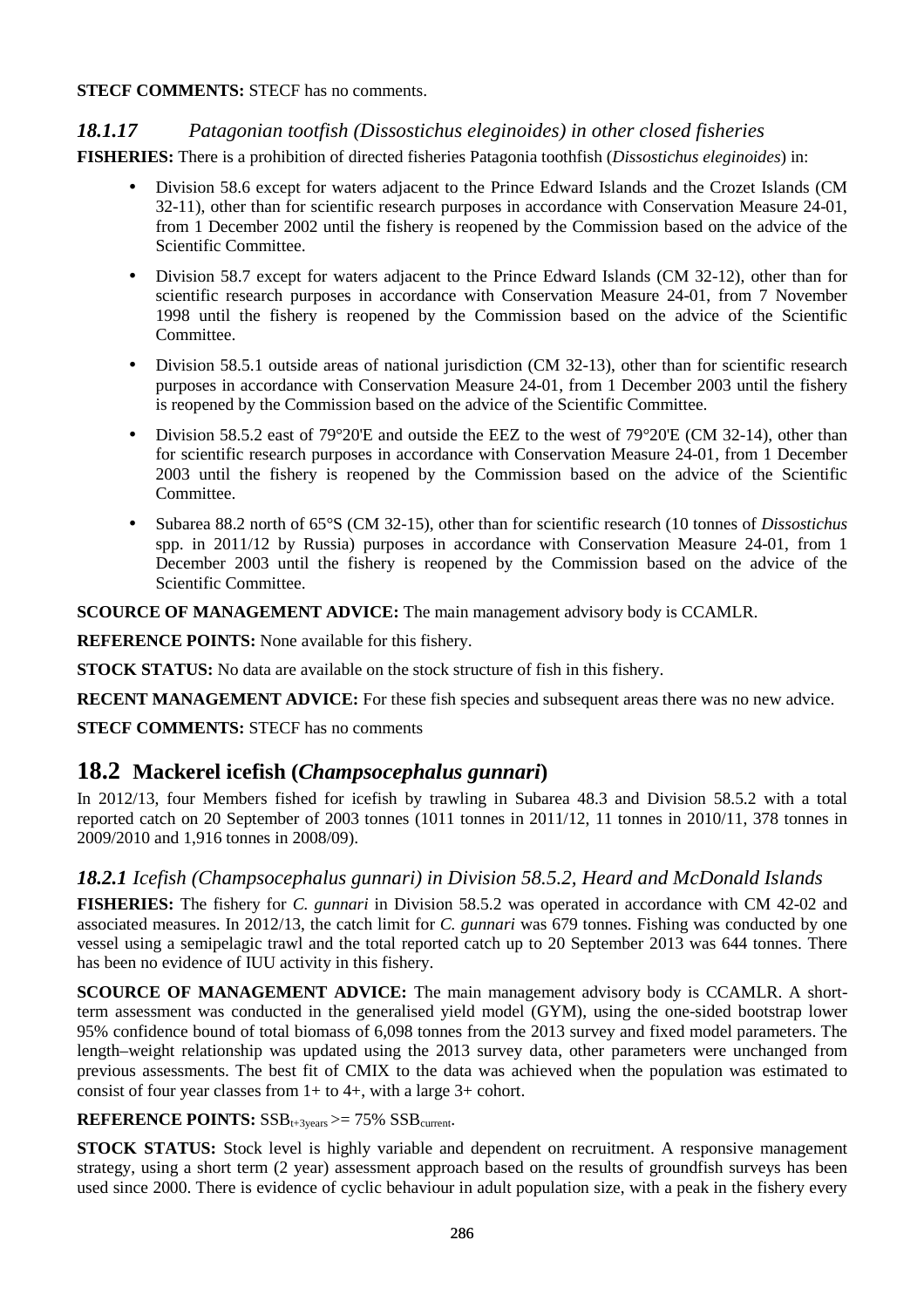three years. Because the abundant 3+ year class (5,610 tonnes, 92% of the initial biomass of 6,098 tonnes) is unlikely to be present in 2014/15, a catch of 1,267 tonnes could be taken in 2013/14 (less than the aggregate catch across the two-year projection of 1,335 tonnes), ensuring 75% escapement of the 3+ cohort prior to them disappearing, with the expectation that there will be no commercial fishery in 2014/15. Fishery catches of 400 tonnes after the survey were also included in the model, assumed to have been taken from the 2+ and 3+ cohort in proportion to their relative abundance in the survey.

**RECENT MANAGEMENT ADVICE:** The catch limit for *C. gunnari* in 2013/14 was set at 1,267 tonnes (CM 42-02).

**STECF COMMENTS:** STECF has no comments.

## *18.2.2 Icefish (Champsocephalus gunnari) in Subarea 48.3, South Georgia*

**FISHERIES:** The fishery for *C. gunnari* in Subarea 48.3 operated in accordance with CM 42-01 and associated measures. For the fishing season from 1 December 2012 to 30 November 2013, the catch limit for *C. gunnari* was 2,933 tonnes. Early in the season fishing was conducted by two vessels using midwater trawls and the total reported catch was 1,354 tonnes as of 20 September 2013. The fishery resumed in October 2013. There has been no evidence of IUU activity in this fishery.

**SCOURCE OF MANAGEMENT ADVICE:** The main management advisory body is CCAMLR. In 2013 a preliminary assessment was performed, based on a random stratified bottom trawl survey (January 2013) of the South Georgia and Shag Rocks shelves by the UK. A total catch of 42.9 tonnes was reported from the research survey, with an exceptionally large catch of 22 tonnes of *C. gunnari* taken in a single haul in the northwest stratum. A bootstrap procedure was applied to the survey data to estimate the demersal biomass, but the station with the exceptionally large catch was omitted from the analysis as a precautionary approach to biomass estimation.

#### **REFERENCE POINTS:**  $SSB_{t+2\text{years}} \geq 75\%$   $SSB_{current}$ .

**STOCK STATUS:** The procedure for the length-based assessment estimated the median demersal biomass at 106,548 tonnes, with a one-sided lower 95% confidence interval of 49,640 tonnes. The harvest control rule, which ensures 75% biomass escapement after a two-year projection period, was applied to determine catch limits for *C. gunnari* in Subarea 48.3.

**RECENT MANAGEMENT ADVICE:** The catch limit for *C. gunnari* in Subarea 48.3 was set at 4,635 tonnes for 2013/14 and should be carried out in operated in accordance with CM 42-01 (move-on-rule and others) and associated measures.

**STECF COMMENTS:** STECF has no comments.

# **18.3 Other finfish species in the Convention Area**

### *18.3.1 Other finfish species closed fisheries*

**FISHERIES:** There is a prohibition of directed fisheries on finfish, other than toothfish (*Dissostichus* spp.) and mackerel icefish (*Champsocephalus gunnari*):

- for finfish in Subarea 48.1, the Peninsula area (CM 32-02), other than for scientific research purposes, from 7 November 1998 until the fishery is by the Commission based on the advice of the Scientific Committee.
- for finfish in Subarea 48.2, around South Orkneys (CM 32-03), other than for scientific research purposes, from 7 November 1998 until the fishery is reopened by the Commission based on the advice of the Scientific Committee.
- on *Notothenia rossii* in Subarea 48.1, the Peninsula area (CM 32-04), by-catches in fisheries directed to other species shall be kept to the level allowing the optimum recruitment to the stock.
- on *Notothenia rossii* in Subarea 48.2, around South Orkneys (CM 32-05), by-catches in fisheries directed to other species shall be kept to the level allowing the optimum recruitment to the stock.
- on *Notothenia rossii* around Subarea 48.3, South Georgia Islands (32-06), by-catches in fisheries directed to other species shall be kept to the level allowing the optimum recruitment to the stock.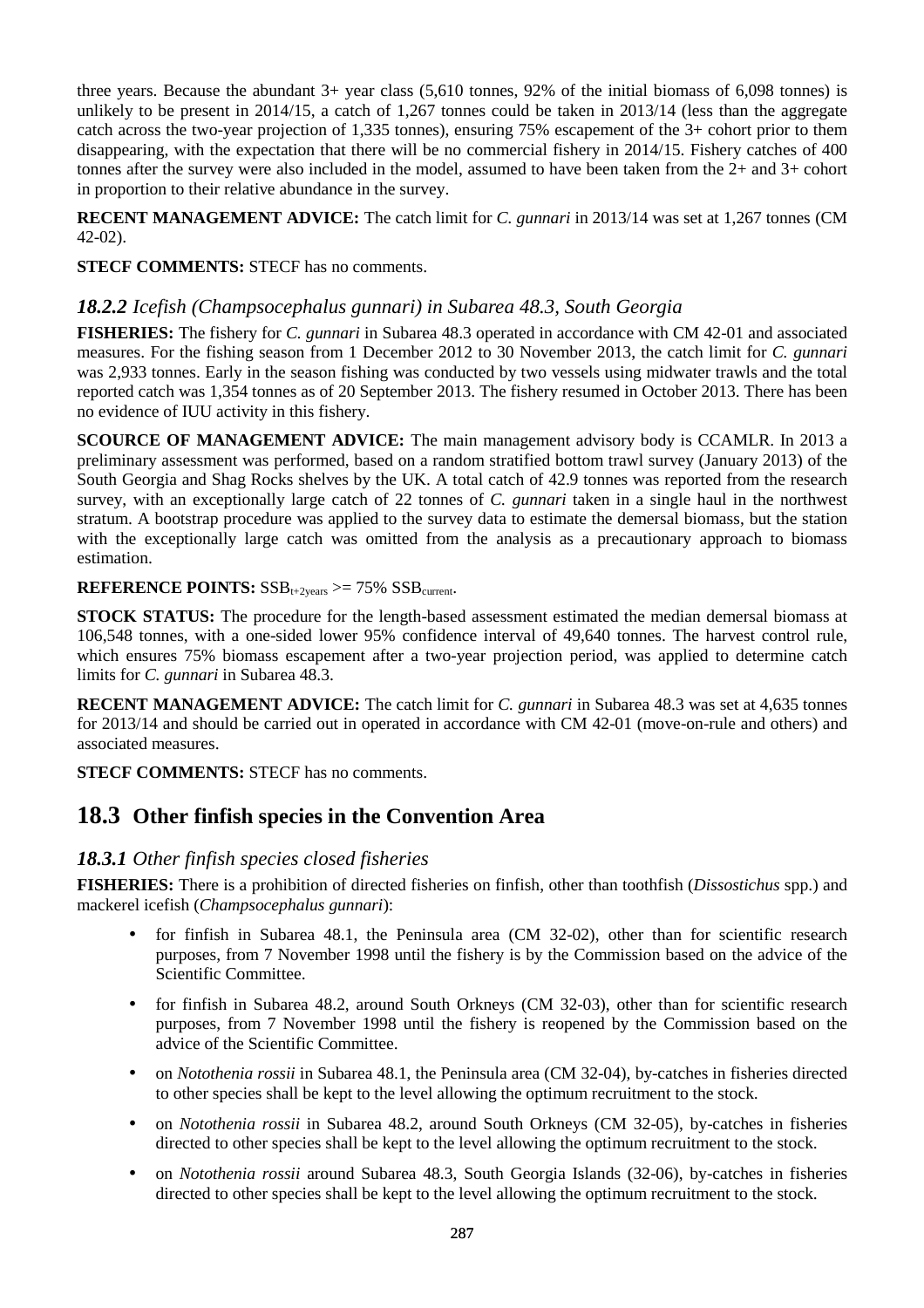- on *Gobionotothen gibberifrons, Chaenocephalus aceratus, Pseudochaenichthys georgianus, Lepidonotothen squamifrons* and *Patagonotothen guntheri* in Subarea 48.3, South Georgia Islands (CM 32-07) until the fishery is reopened by the Commission based on the advice of the Scientific Committee.
- for *Lepidonotothen squamifrons* in Division 58.4.4, Ob and Lena Banks (CM 32-08), other than for scientific research purposes, from 8 November 1997 until the fishery is reopened by the Commission based on the advice of the Scientific Committee.
- for *Electrona carlsbergi* in Subarea 48.3, South Georgia Islands (CM 32-17), other than for scientific research purposes, from 1 December 2003 until the fishery is reopened by the Commission based on the advice of the Scientific Committee; or a research plan for an exploratory fishery is submitted and approved by the Scientific Committee consistent with Conservation Measure 24-01.

**SCOURCE OF MANAGEMENT ADVICE:** The main management advisory body is CCAMLR.

**REFERENCE POINTS:** Not applicable.

**STOCK STATUS:** Not applicable.

**RECENT MANAGEMENT ADVICE:** For these fish species and subsequent areas there was no new advice.

**STECF COMMENTS:** STECF has no comments.

# **18.4 Elasmobranchs**

## *18.4.1 Skates and Rays (Rajidae) in Subarea 48.3, South Georgia*

**FISHERIES:** No data on bycatch of skates and rays were provided at the Scientific Committee 2011 for the fishing season 2011/12. STATLANT data shows that bycatch of skates and rays in Subarea 48.3 during fishing season was less than 10 tonnes.

**SCOURCE OF MANAGEMENT ADVICE:** The main management advisory body is CCAMLR. A preliminary assessment of rajid populations in Subarea 48.3 using a surplus production model implemented in a Bayesian framework was presented in 2007. A rajid tagging program has been under way in Subarea 48.3. The Working Group noted that there were currently insufficient data to inform the assessment and that the results were strongly dependent on the informative priors for the two catchability parameters, and the intrinsic rate of increase, r.

**REFERENCE POINTS:** None available for this fishery.

**STOCK STATUS:** No data are available on the stock structure of fish in this fishery.

**RECENT MANAGEMENT ADVICE:** No new advise on skates and rays in Subarea 48.3 due to insufficient information.

**STECF COMMENTS:** STECF has no comments.

## *18.4.2 Skates and Rays (Rajidae) in Division 58.5.2, Heard and McDonald Islands*

**FISHERIES:** There was no directed fishing allowed for any species other than *Dissostichus eleginoides* and *Champsocephalus gunnari* in Statistical Division 58.5.2 in the 2010/11 fishing season. No data on bycatch of skates and rays were provided at the Scientific Committee 2011 for the fishing season 2012/13. STATLANT data shows that bycatch of skates and rays in Division 58.5.2 during fishing season 2011/12 was less than 15 tonnes.

**SCOURCE OF MANAGEMENT ADVICE:** The main management advisory body is CCAMLR.

**REFERENCE POINTS:** None available for this fishery.

**STOCK STATUS:** No data are available on the stock structure of fish in this fishery.

**RECENT MANAGEMENT ADVICE:** No new information and no new advise for skates and rays in Division 58.5.2.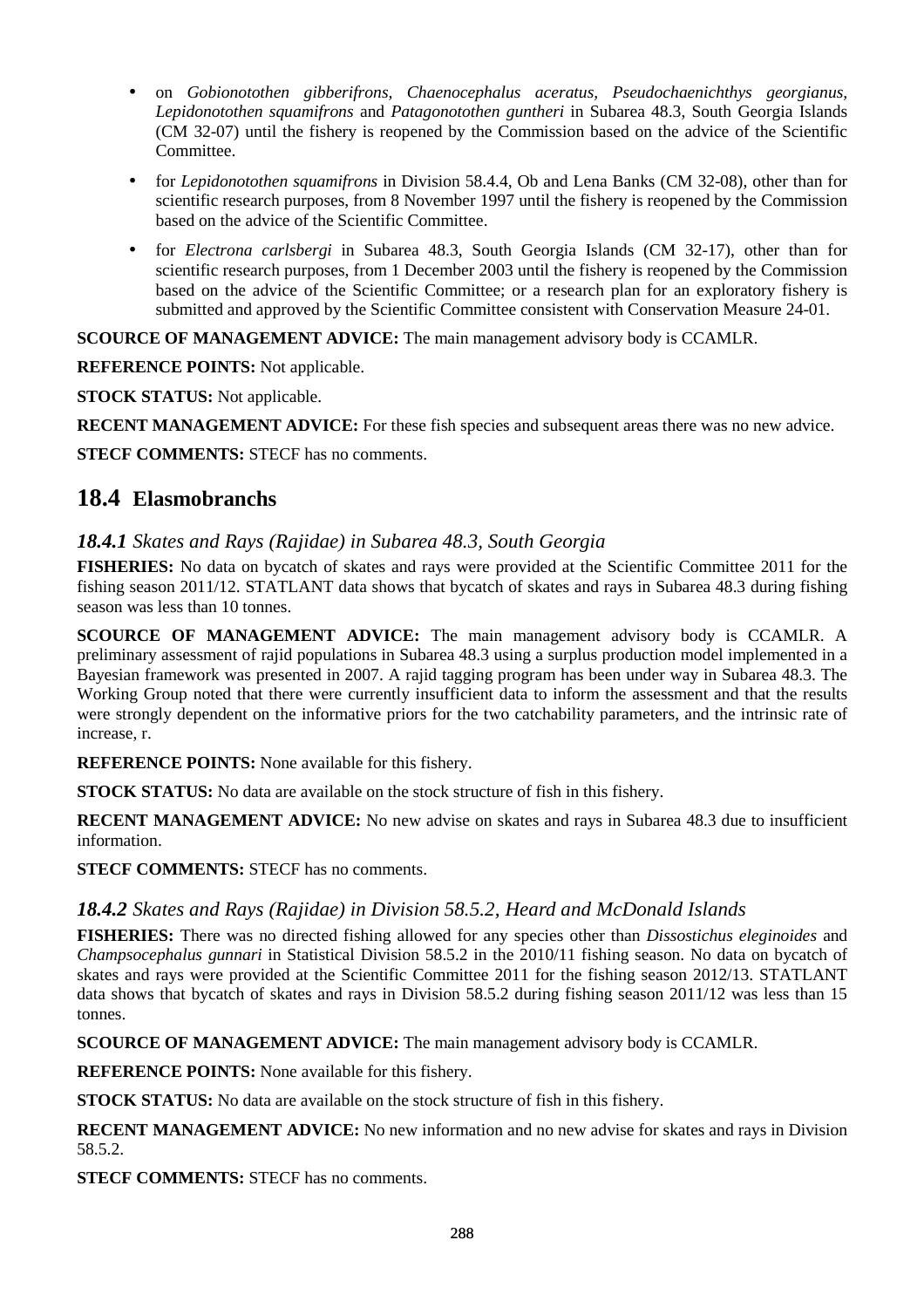## *18.4.3 Sharks in the Convention Area*

**FISHERIES:** Directed fishing on shark species in the Convention Area, for purposes other than scientific research, is prohibited (32-18). This prohibition shall apply until such time as the Scientific Committee has investigated and reported on the potential impacts of this fishing activity and the Commission has agreed on the basis of advice from the Scientific Committee that such fishing may occur in the Convention Area. Any bycatch of shark, especially juveniles and gravid females, taken accidentally in other fisheries, shall, as far as possible, be released alive. No data on bycatch of sharks were provided at the Scientific Committee for the fishing season 2010/11. STATLANT data show that bycatch of sharks during 2011/12 was less than 3 tonnes.

**SCOURCE OF MANAGEMENT ADVICE:** The main management advisory body is CCAMLR.

**REFERENCE POINTS:** None available for this fishery.

**STOCK STATUS:** No data are available on the stock structure of fish in this fishery.

**RECENT MANAGEMENT ADVICE:** For these fish species and subsequent areas there was no new advice and CM 32-18 is retained until sufficient information is acquired for its revision.

**STECF COMMENTS:** STECF has no comments.

# **18.5 Crabs (***Paralomis* **spp.)**

During the fishing season 2012/13 there were no directed fisheries on crabs within the Convention Area, and no notifications of intention to fish for crabs in 2013/14 have been received by CCAMLR.

## *18.5.1 Crabs (Paralomis spp.) Subarea 48.3*

**FISHERIES:** Crabs were not harvested during 2012/13 in Subarea 48.3, and no notifications of intention to fish for crabs in 2013/14 have been received by CCAMLR.

**SCOURCE OF MANAGEMENT ADVICE:** The main management advisory body is CCAMLR. The WG-FSA 2011 reviewed the information currently available on the biology and ecology of the lithodid crabs at South Georgia and provided an overview of the development of a management regime for them. Considerable gaps in knowledge of the biology, ecology and demography of the lithodid species at South Georgia are highlighted with uncertainty surrounding estimates of biomass, growth rates and survivorship of discards of the targeted species. The review reported that recent analyses suggest that the current precautionary catch limit of 1,600 tonnes may not be sustainable in the long term if it were reached consistently. It was noted that apart from 2009/10, there has been very little commercial interest in the fishery. Low market value and interest, coupled with the very high level of discarding, are likely to render the fishery commercially unviable.

**REFERENCE POINTS:** No precautionary reference points have been proposed for this stock.

**STOCK STATUS:** Unknown; unexploited.

**RECENT MANAGEMENT ADVICE:** Reflecting on the high level of discarding and uncertainty surrounding discard mortality, it was decided that the crab fishery in Subarea 48.3 be closed.

**STECF COMMENTS:** STECF has no comments.

## *18.5.2 Crabs (Paralomis spp.) exploratory fishery in Subarea 48.2*

**FISHERIES:** An exploratory fishery for crabs in Subarea 48.2 was carried out for the first time during the 2009/10 season. The fishery was prosecuted in accordance with the requirements of CM 52-02, and a total of 79,140 pot hours and 17 sets were completed. Only three *Paralomis formosa* were captured, and it was concluded that the crab fishery in Subarea 48.2 was not likely to be viable. Crabs were not harvested during 2012/13 in Subarea 48.2, and no notifications of intention to fish for crabs in 2013/14 have been received by CCAMLR.

**SCOURCE OF MANAGEMENT ADVICE:** The main management advisory body is CCAMLR.

**REFERENCE POINTS:** No precautionary reference points have been proposed for this stock.

**STOCK STATUS:** Unknown; unexploited.

**RECENT MANAGEMENT ADVICE:** CM 52-02 stays in force with a catch limit of 250 tonnes.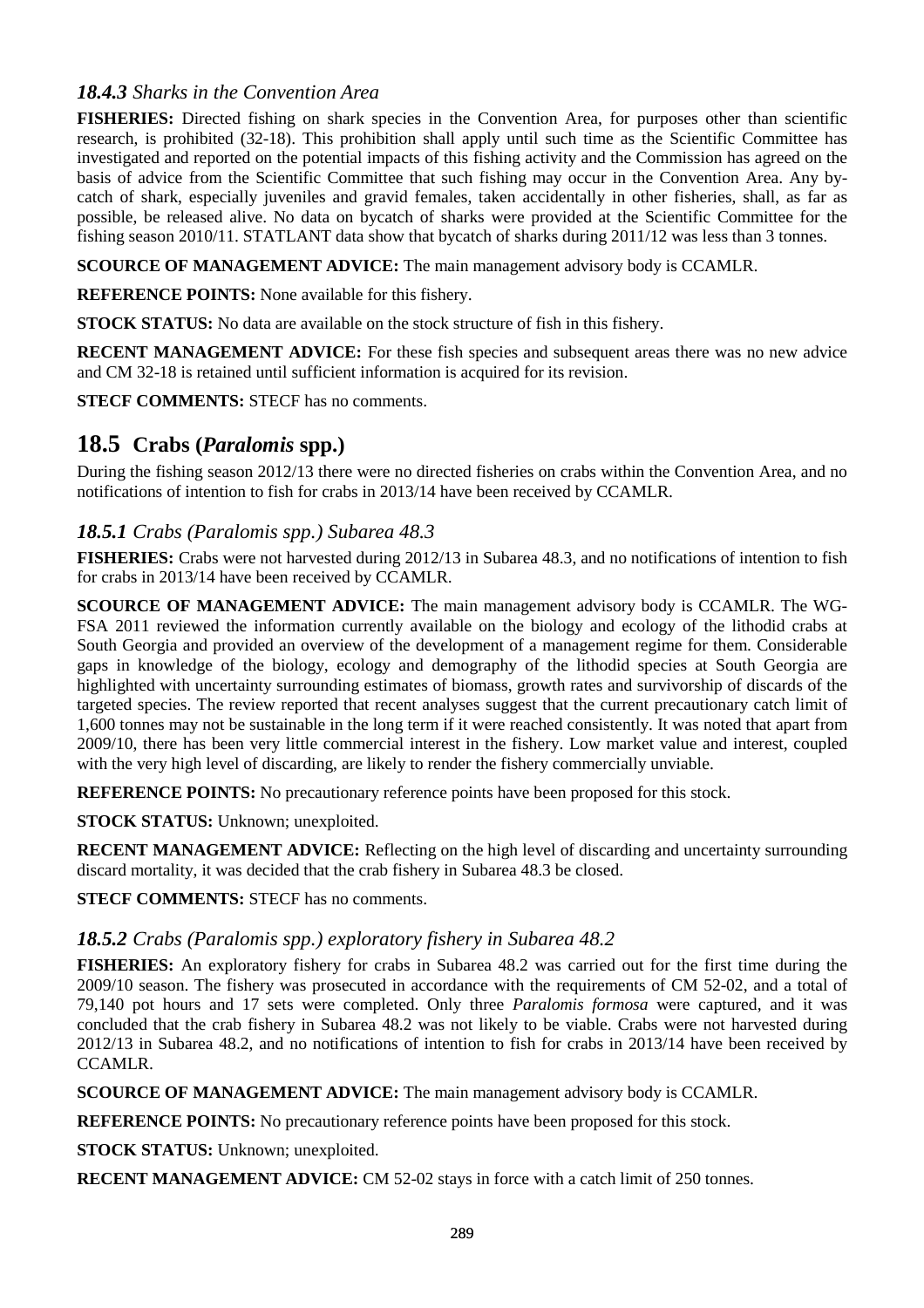**STECF COMMENTS:** STECF has no comments.

# **18.6 Krill (***Euphausia superba***)**

The krill fishery operated only in Area 48 during the 2012/13 season. Different fishing gears were used: conventional trawls and continuously pumped trawls. The reported total catch to the end of October was 212,000 tonnes.

## *18.6.1 Krill (Euphausia superba) Area 48*

**FISHERIES:** In 2012/13, five Members with a total of 12 vessels fished for krill in Area 48. The final reported catch was not available, since the fishing season for krill was still under way. The reported total catch to 20 September 2013 was 154,000 tonnes in Subarea 48.1, 30,000 tonnes in Subarea 48.2 and 28,000 tonnes in Subarea 48.3. In accordance with CM 51-07, the krill fishery was closed in 48.1 on 14 June 2013.

**SCOURCE OF MANAGEMENT ADVICE:** The main management advisory body is CCAMLR. Advice on the overall catch limit is based on a long term (10 year) Generalised Yield Model (GYM) projection using survey-derived estimates of current biomass and recruitment variability. An integrated assessment method has been proposed as alternative assessment method.

**REFERENCE POINTS:** The probability of SSB dropping below 20% of  $SSB<sub>0</sub> > 0.1$  (even in the absence of fishing). This would result in a  $\gamma$  being equal to 0 and hence a modification of this part of the decision rule may be required provided that the objectives in Article II can still be met. Given also the potential impact of climate change on recruitment variability, that both the recruitment variability and the specification of the current decision rule relating to the maintenance of stable recruitment should be investigated.

**STOCK STATUS:** The  $B_0$  estimate using the full SDWBA model for Subareas 48.1, 48.2, 48.3 and 48.4 was 60.3 million tonnes with a sampling CV of 12.8%, and this represented the best estimate of krill biomass derived from the CCAMLR-2000 Survey.

**RECENT MANAGEMENT ADVICE:** In the absence of additional information, the advice remains to be consistent with the precautionary approach and to void concentration of the catch as the trigger level is approached, a spatial allocation of the trigger level (620,000 tonnes) by subarea is required. Until new information is available CM 51-01 and CM 51-07 are retained until sufficient information is acquired for their revisions.

**STECF COMMENTS:** STECF has no comments.

### *18.6.2 Krill (Euphausia superba) Area 58.4.1*

**FISHERIES:** The total catch limit for *Euphausia superba* in Division 58.4.1 is 440 000 tonnes in any fishing season. The total catch is further subdivided into two subdivisions within Division 58.4.1 as follows: west of 115°E, 277 000 tonnes; and east of 115°E, 163 000 tonnes. There was no directed fishing on krill in Division 58.4.1 in 2012/13.

**SCOURCE OF MANAGEMENT ADVICE:** The main management advisory body is CCAMLR.

**REFERENCE POINTS:** None available for this fishery.

**STOCK STATUS:** Unknown.

**RECENT MANAGEMENT ADVICE:** There was no new advice for *Euphausia superba* in Division 58.4.1 and CM 51-02 is retained until sufficient information is acquired for its revision.

**STECF COMMENTS:** STECF has no comments.

## *18.6.3 Krill (Euphausia superba) Area 58.4.2*

**FISHERIES:** The total catch limit for *Euphausia superba* in Division 58.4.2 is 2,645 million tonnes in any fishing season. The total catch limit is further subdivided into two subdivisions within Statistical Division 58.4.2 as follows: west of 55°E, 1.448 million tonnes; and east of 55°E, 1.080 million tonnes. Until the Commission has defined an allocation of this total catch limit between smaller management units, as the Scientific Committee may advise, the total catch in Division 58.4.2 is limited to 260,000 tonnes west of 55°E and 192 000 tonnes east of 55°E in any fishing season (CM 51-03). The fishing season begins on 1 December and finishes on 30 November of the following year. There was no directed fishing on krill in Division 58.4.2 in 2012/13.